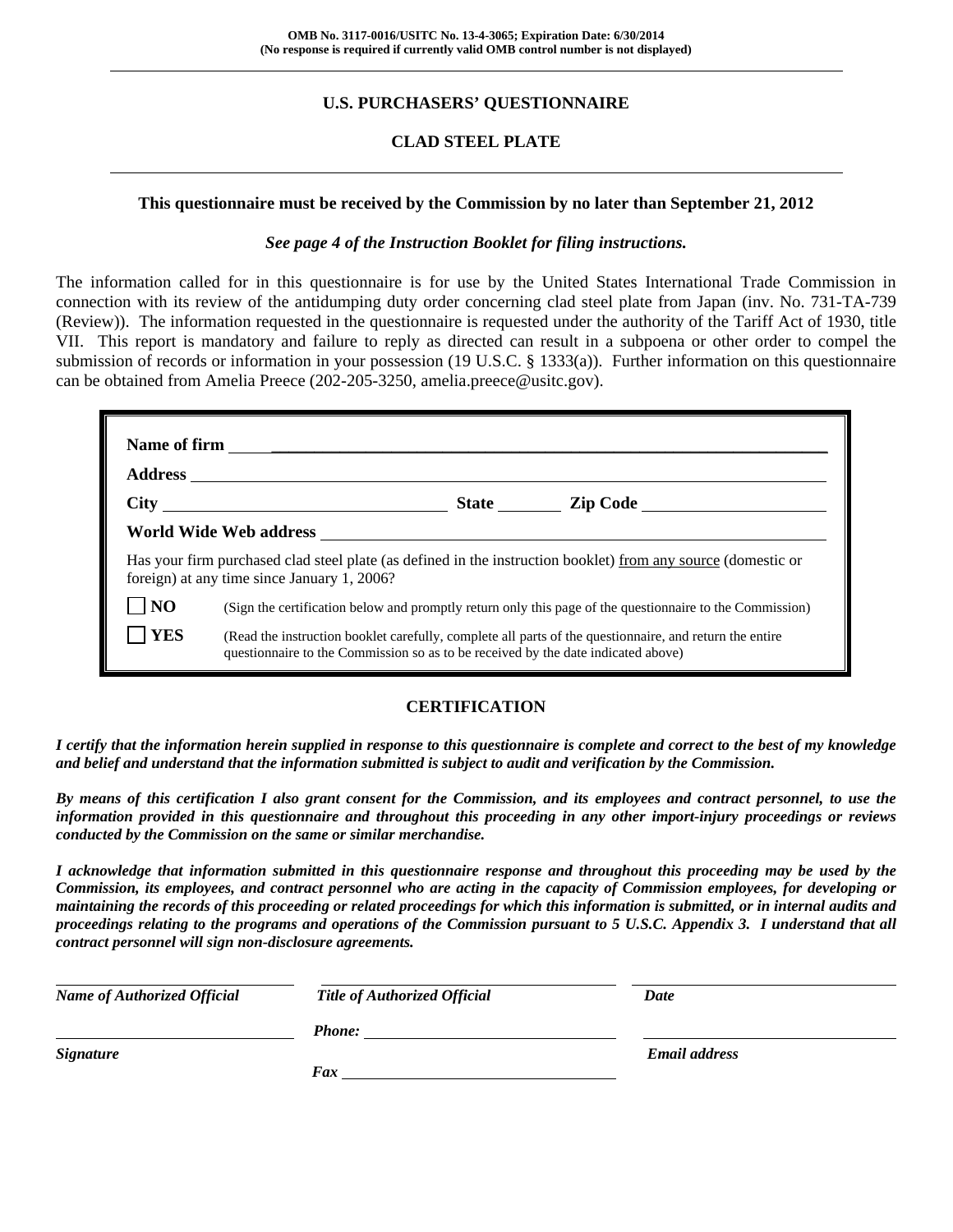### **PART II.--PURCHASES**

l

The questions in this questionnaire have been reviewed with market participants to ensure that issues of concern are adequately addressed and that data requests are sufficient, meaningful, and as limited as possible. Public reporting burden for this questionnaire is estimated to average 40 hours per response, including the time for reviewing instructions, searching existing data sources, gathering the data needed, and completing and reviewing the questionnaire. Send comments regarding the accuracy of this burden estimate or any other aspect of this collection of information, including suggestions for reducing the burden, to the Office of Investigations, U.S. International Trade Commission, 500 E Street, SW, Washington, DC 20436.

I-1. **OMB statistics.--**Please provide the following information: the time required by your firm to complete this questionnaire; the cost to your firm to complete this questionnaire; and any comments you may have for improving this questionnaire in general or the clarity of specific questions.

| $T$ ime   | hours   |
|-----------|---------|
| Cost      | dollars |
| Comments: |         |

I-2. **Establishments covered.--**Provide the name and address of establishment(s) covered by this questionnaire (see page 3 of the instruction booklet for reporting guidelines). If your firm is publicly traded, please specify the stock exchange and trading symbol.

I-3. **Ownership.--**Is your firm owned, in whole or in part, by any other firm?  $\neg$  No  $\neg$  Yes--List the following information.

| Firm name | ັ<br>Address | <b>Extent of</b><br>ownership |
|-----------|--------------|-------------------------------|
|           |              |                               |

I-4. **Related SUBJECT importers/exporters.--**Does your firm have any related firms, either domestic or foreign, that are engaged in importing clad steel plate from Japan into the United States or that are engaged in exporting clad steel plate from Japan to the United States?  $\Box$  No  $\Box$  Yes--List the following information.

| Firm name | Address | Affiliation |
|-----------|---------|-------------|
|           |         |             |
|           |         |             |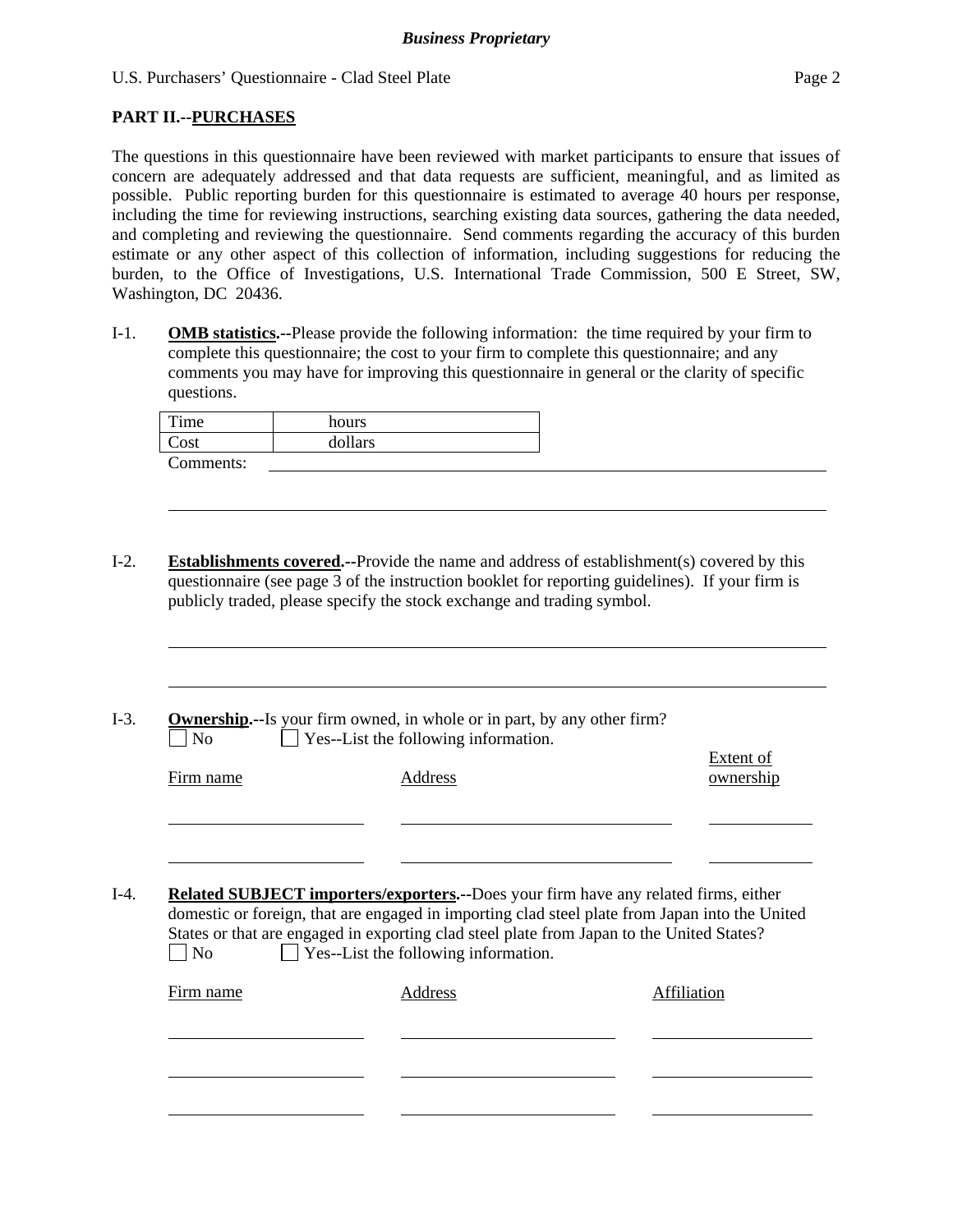## **PART II.--PURCHASES***--Continued*

| $\Box$ No<br>$\Box$ Yes--List the following information.<br>Firm name and country | <b>Address</b>                                                                                     | Affiliation                                                                                     |
|-----------------------------------------------------------------------------------|----------------------------------------------------------------------------------------------------|-------------------------------------------------------------------------------------------------|
|                                                                                   |                                                                                                    |                                                                                                 |
|                                                                                   |                                                                                                    |                                                                                                 |
|                                                                                   |                                                                                                    |                                                                                                 |
|                                                                                   |                                                                                                    | Related producers.--Does your firm have any related firms, either domestic or foreign, that are |
|                                                                                   | engaged in the production of clad steel plate?                                                     |                                                                                                 |
| $\vert$ No                                                                        | $\Box$ Yes--List the following information.                                                        |                                                                                                 |
| Firm name                                                                         | <b>Address</b>                                                                                     | <b>Affiliation</b>                                                                              |
|                                                                                   |                                                                                                    |                                                                                                 |
|                                                                                   |                                                                                                    |                                                                                                 |
|                                                                                   |                                                                                                    |                                                                                                 |
|                                                                                   | <b>Business plan.</b> --Does your company or any related firm have a business plan or any internal |                                                                                                 |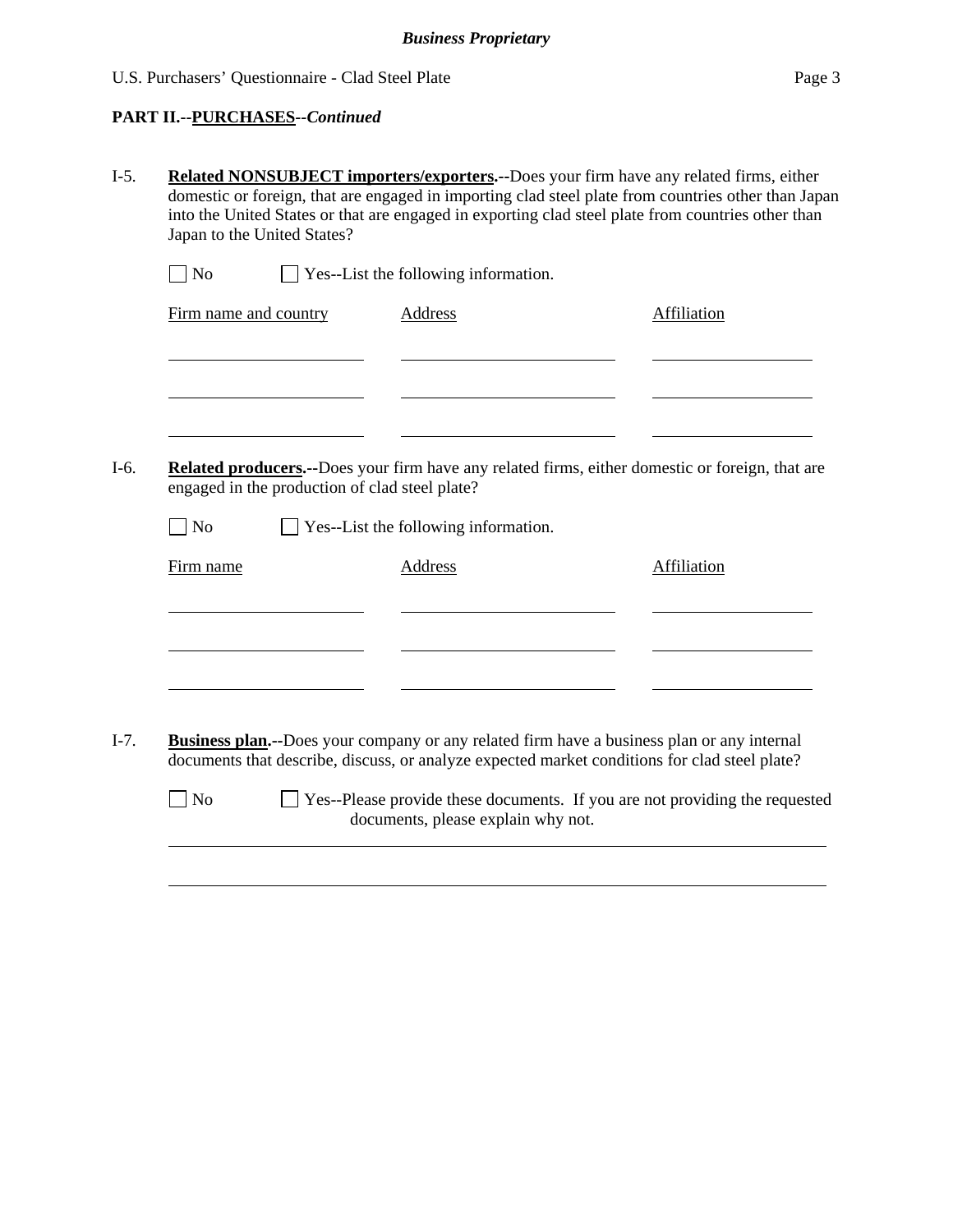**Contact information.**--Please identify the responsible individual and the manner by which Commission staff may contact that individual regarding the confidential information submitted in this questionnaire.

| Name      |  |
|-----------|--|
| Title     |  |
| Email     |  |
| Telephone |  |
| Fax       |  |

II-1. **Purchases.--**Report, as indicated below, your firm's purchases (either directly or through a sales agent or broker) of clad steel plate. Report based on delivery date, not order date.

|                                               |      |      | Quantity (in short tons) and value (in \$1,000) |      |      |      |
|-----------------------------------------------|------|------|-------------------------------------------------|------|------|------|
| <b>Item</b>                                   | 2006 | 2007 | 2008                                            | 2009 | 2010 | 2011 |
| Purchases of clad steel plate produced in--   |      |      |                                                 |      |      |      |
| <b>United States:</b><br>Quantity             |      |      |                                                 |      |      |      |
| Value                                         |      |      |                                                 |      |      |      |
| Japan:<br>Quantity                            |      |      |                                                 |      |      |      |
| Value                                         |      |      |                                                 |      |      |      |
| All other countries: <sup>1</sup><br>Quantity |      |      |                                                 |      |      |      |
| Value                                         |      |      |                                                 |      |      |      |
| Please identify these countries:              |      |      |                                                 |      |      |      |
|                                               |      |      |                                                 |      |      |      |
|                                               |      |      |                                                 |      |      |      |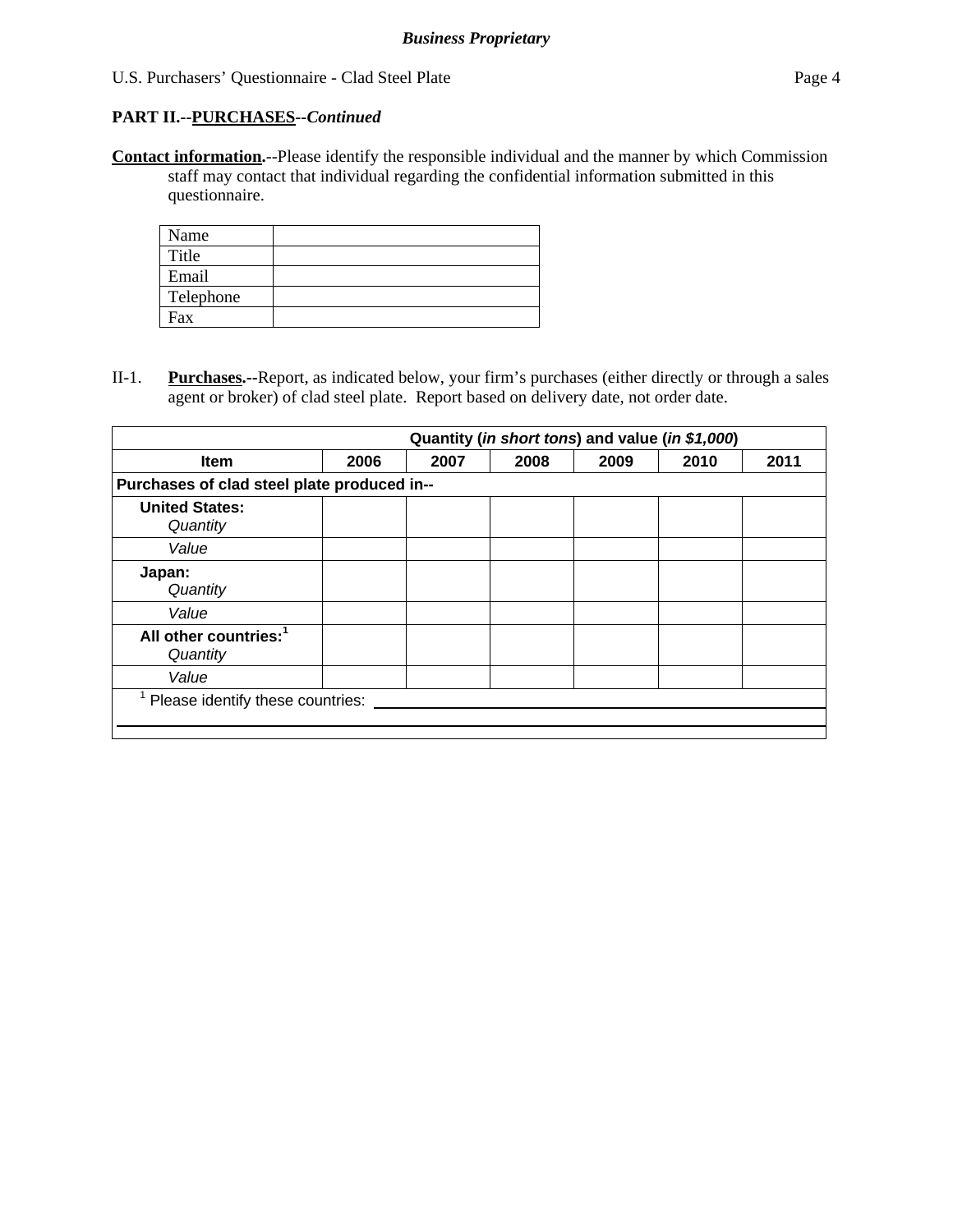## **PART II.--PURCHASES***--Continued*

l

l

II-2. **Changes in purchasing patterns.--**Please indicate how the relative levels of your firm's purchases of clad steel plate from different sources (both domestic and foreign) have changed since 2006.

| Source of<br>purchases | Did not<br>purchase |  | Decreased   Increased   Constant   Fluctuated | <b>Explanation</b> |
|------------------------|---------------------|--|-----------------------------------------------|--------------------|
| United States          |                     |  |                                               |                    |
| Japan                  |                     |  |                                               |                    |
| All other<br>countries |                     |  |                                               |                    |

- II-3. **Purchases from one country only**.--If your firm has purchased clad steel plate from only one country, please explain the reasons for doing so.
- II-4. **Supplier identification.--**Please list your firm's **FIVE** largest suppliers for clad steel plate since 2006. Also, provide the share of the quantity of your firm's total purchases of clad steel plate that each of these suppliers accounted for in 2011.

| No.                     | Supplier's name | <b>City and state</b> | Share of quantity of<br>2011 purchases |
|-------------------------|-----------------|-----------------------|----------------------------------------|
| 1                       |                 |                       | %                                      |
| $\mathbf{2}$            |                 |                       | %                                      |
| 3                       |                 |                       | %                                      |
| 4                       |                 |                       | %                                      |
| $\overline{\mathbf{5}}$ |                 |                       | $\%$                                   |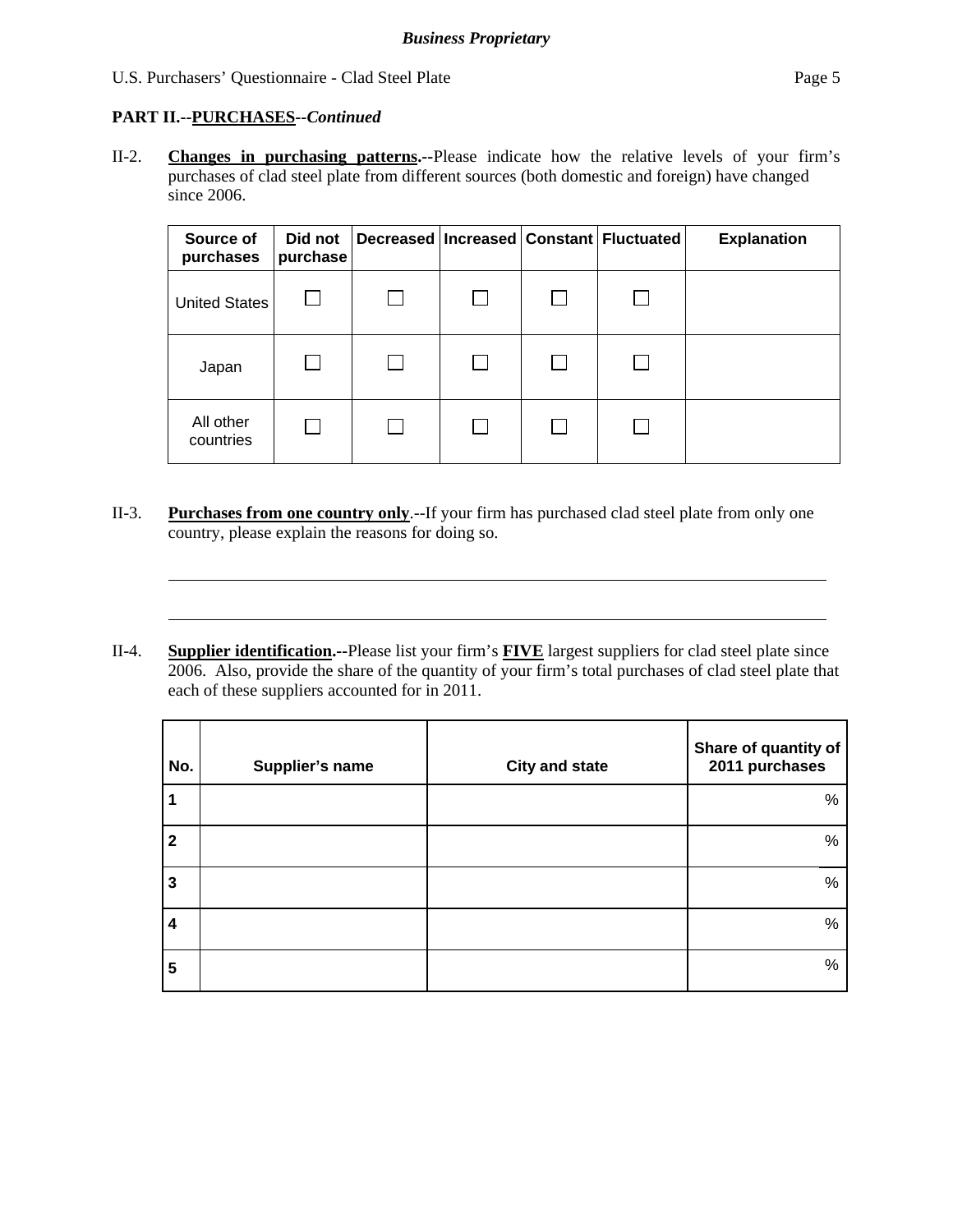III-1. **Firm type.--**Which of the following best describes your firm as a purchaser of clad steel plate (check all that apply)?

| $\vert$ End user (Fabricator) |  |
|-------------------------------|--|
| $\Box$ Distributor            |  |
| $\Box$ Other (Describe:       |  |

 $\overline{a}$ 

 $\overline{a}$ 

III-2. **Competition for sales.--**If you are a distributor or reseller of clad steel plate, do you compete for sales to your customers with the manufacturers or importers from which you purchase clad steel plate?

| $\Box$ No | $\Box$ Yes--Please describe. |
|-----------|------------------------------|

III-3. **Types of customers.--**If your firm is a distributor or reseller of clad steel plate, what are the major types of consumers to which you sell clad steel plate?

III-4. **End uses.--**If your firm is an end user of clad steel plate, list the top end use products for which your firm purchases clad steel plate as a component part or input. Please indicate what percentage of the total cost is accounted for by clad steel plate and other inputs. Rank the end use products by the amount of clad plate used.

| Rank, 1                |                                                                      | Share of total cost in each of the<br>product(s) you produce accounted<br>for by |                                  |       |
|------------------------|----------------------------------------------------------------------|----------------------------------------------------------------------------------|----------------------------------|-------|
| through<br>4<br>in use | Product(s) you produce                                               | Clad steel plate<br>(percent)                                                    | <b>Other inputs</b><br>(percent) | Total |
|                        | Pressure vessels made<br>from clad plate<br>(petrochemical industry) | %                                                                                | $\%$                             | 100%  |
|                        | Pressure vessels made<br>from clad plate<br>industry)                | $\%$                                                                             | $\%$                             | 100%  |
|                        |                                                                      | %                                                                                | $\%$                             | 100%  |
|                        |                                                                      | ℅                                                                                | $\%$                             | 100%  |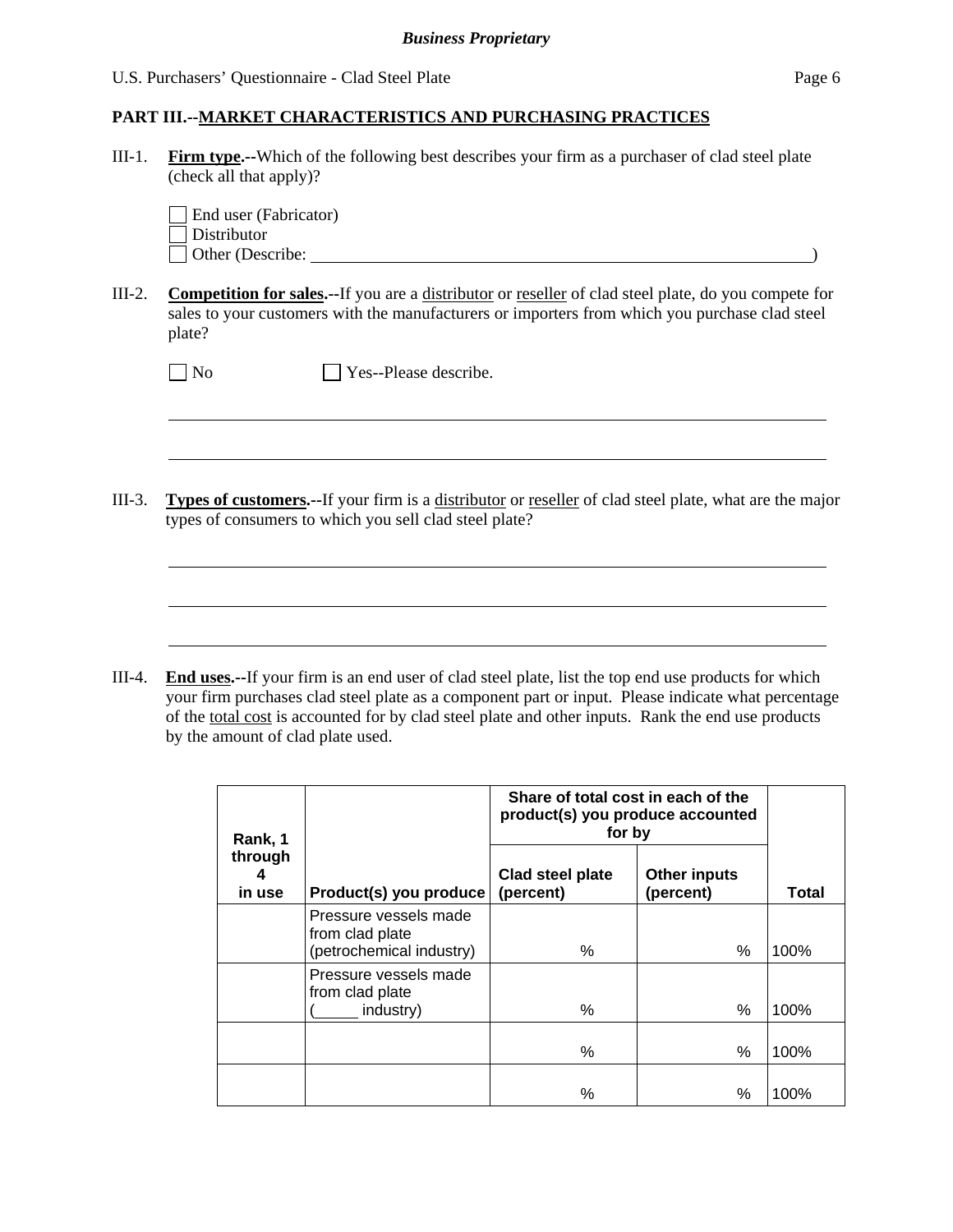#### **PART III.--MARKET CHARACTERISTICS AND PURCHASING PRACTICES***--Continued*

#### III-5. **Demand for end use products.--**

(a) If your firm is an end user of clad steel plate, has the demand for your firm's final products incorporating clad steel plate changed since 2006?

| <b>Increased</b> | No change | <b>Decreased</b> | <b>Fluctuated</b> |
|------------------|-----------|------------------|-------------------|
|                  |           |                  |                   |

(b) Has this had any effect on your firm's demand for clad steel plate?

| <b>No</b> | Yes | <b>Explain</b> |
|-----------|-----|----------------|
|           |     |                |

III-6. **Changes in end uses.--**Have there been any changes in the end uses of clad steel plate since 2006? Do you anticipate any future changes?

| <b>Changes in end</b><br>uses | <b>No</b> | Yes | <b>Explain</b> |
|-------------------------------|-----------|-----|----------------|
| Changes since<br>2006         |           |     |                |
| Anticipated<br>changes        |           |     |                |

- III-7. **Substitutes.--**Can other products be substituted for clad steel plate?
	-

 $\Box$  No  $\Box$  Yes--Please fill out the table.

|     |                                         | What<br>thickness<br>End use in which<br>of clad<br>this substitute is<br>plate can it |         | Have changes in the prices of this substitute<br>affected the price for clad steel plate? |            |                    |  |
|-----|-----------------------------------------|----------------------------------------------------------------------------------------|---------|-------------------------------------------------------------------------------------------|------------|--------------------|--|
|     | <b>Substitute</b>                       | used                                                                                   | replace | No                                                                                        | <b>Yes</b> | <b>Explanation</b> |  |
| 1.  | Solid alloys                            |                                                                                        |         |                                                                                           |            |                    |  |
| 2.1 | Carbon steel plate<br>with weld overlay |                                                                                        |         |                                                                                           |            |                    |  |
| 3.  |                                         |                                                                                        |         |                                                                                           |            |                    |  |
| 4.  |                                         |                                                                                        |         |                                                                                           |            |                    |  |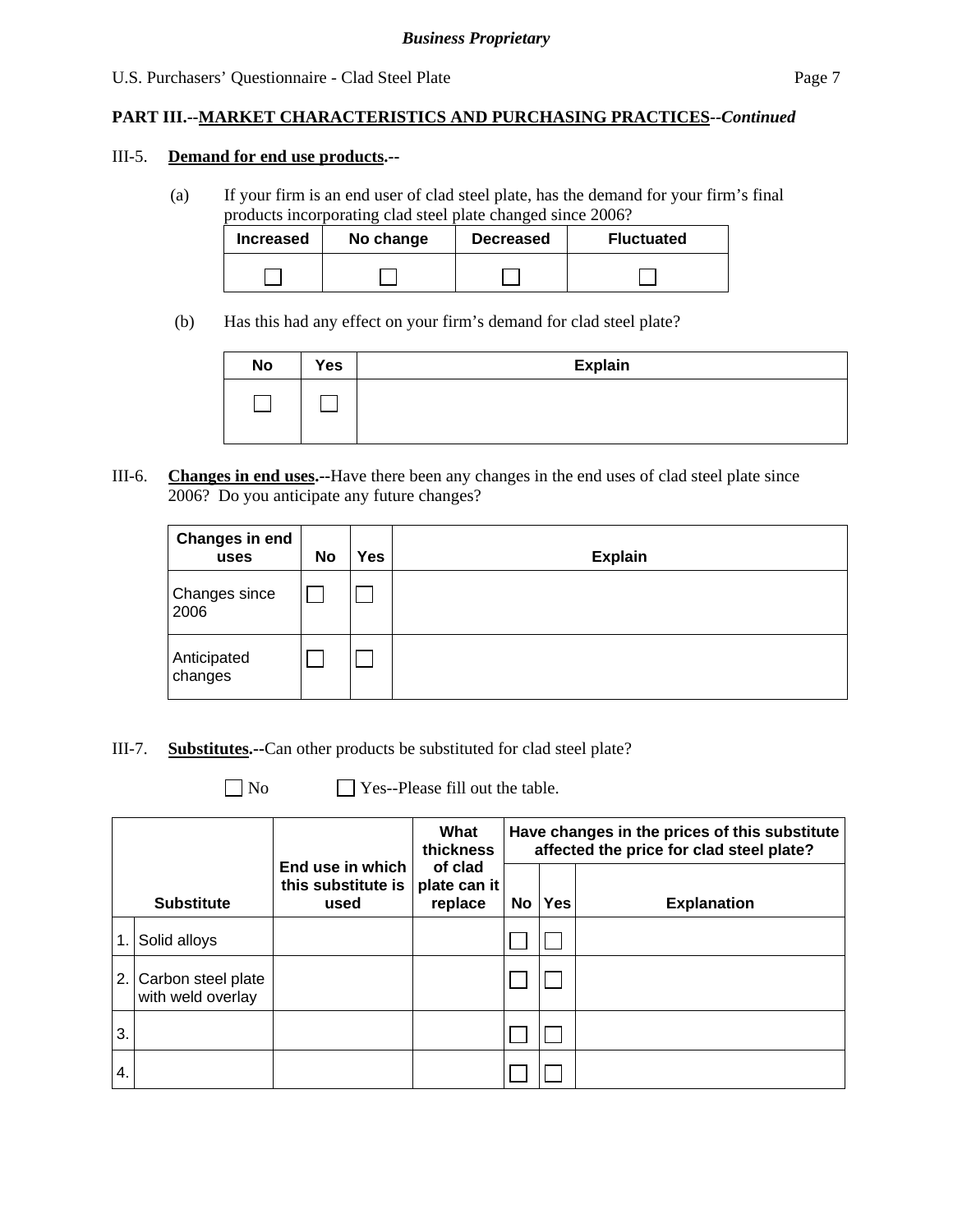III-8. **Changes in substitutes.--**Have there been any changes in the number or types of products that can be substituted for clad steel plate since 2006? Do you anticipate any future changes?

| <b>Changes in</b><br>substitutes | No | <b>Yes</b> | <b>Explain</b> |
|----------------------------------|----|------------|----------------|
| Changes since<br>2006            |    |            |                |
| Anticipated<br>changes           |    |            |                |

III-9. **Demand trends.--**Indicate how demand within the United States and outside of the United States (if known) for clad steel plate has changed since January 1, 2006, and how you anticipate demand will change in the future. Describe the principal factors that have affected, and that you anticipate will affect, these changes in demand.

| <b>Market</b>                                 | <b>Increase</b>          | No<br>change | <b>Decrease</b> | <b>Fluctuate</b>          | <b>Factors</b> |  |  |  |  |  |
|-----------------------------------------------|--------------------------|--------------|-----------------|---------------------------|----------------|--|--|--|--|--|
|                                               | <b>Demand since 2006</b> |              |                 |                           |                |  |  |  |  |  |
| Within<br>the United<br><b>States</b>         | $\mathbf{L}$             |              |                 |                           |                |  |  |  |  |  |
| <b>Outside</b><br>the United<br><b>States</b> | $\sim$                   |              |                 |                           |                |  |  |  |  |  |
|                                               |                          |              |                 | Anticipated future demand |                |  |  |  |  |  |
| <b>Within</b><br>the United<br><b>States</b>  |                          |              |                 |                           |                |  |  |  |  |  |
| <b>Outside</b><br>the United<br><b>States</b> |                          |              |                 |                           |                |  |  |  |  |  |

III-10. **Market studies.--**Please provide as a separate attachment to this request any studies, surveys, etc. that you are aware of that quantify and/or otherwise discuss clad steel plate supply (including production capacity and capacity utilization) and demand in (1) the United States, (2) each of the other major producing/consuming countries, including Japan, and (3) the world as a whole. Of particular interest is such data from 2006 to the present and forecasts for the future.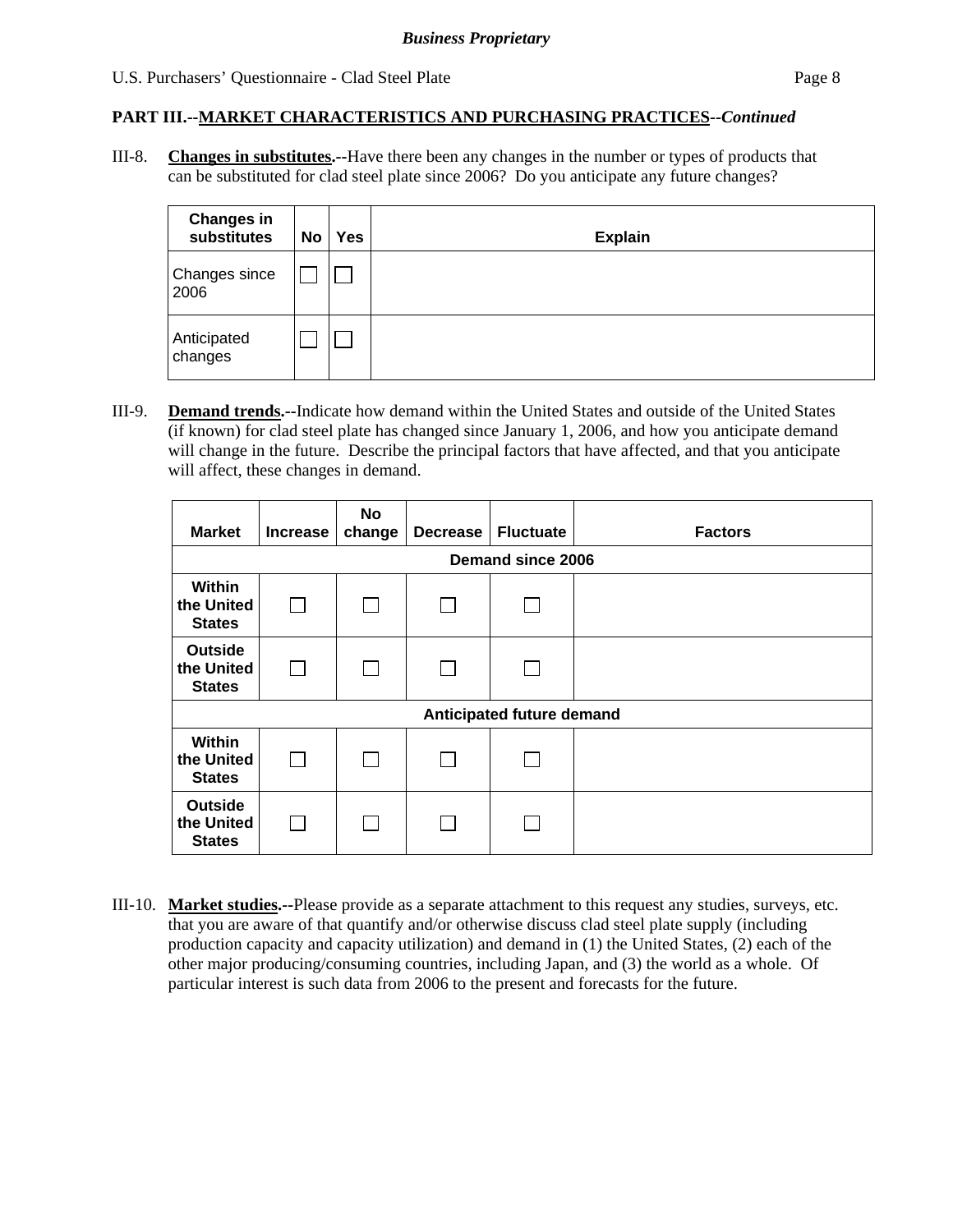III-11. **Changes in factors affecting supply.--**Have any changes occurred in any other factors affecting supply (e.g., changes in availability or prices of energy or labor; transportation conditions; production capacity and/or methods of production; technology; export markets; or alternative production opportunities) that affected the availability of U.S.-produced clad steel plate in the U.S. market since 2006?

| <b>No</b> | Yes | <b>Explain</b> |
|-----------|-----|----------------|
|           |     |                |

III-12. **Importance of purchasing domestic product.--**Is buying a product that is produced in the United States an important factor in your firm's purchases of clad steel plate (check ALL that apply)?

 $\Box$  No

l

l

 $\overline{a}$ 

 Yes--Purchases of domestic product are required by law or regulation (for example, government purchases under "Buy American" provisions). This involves percent of all our purchases of clad steel plate.

 Yes--Purchases of domestic product are not required by law or regulation, but are by our customers. This involves <u>percent of all our purchases of clad steel plate</u>.

 $\Box$  Yes--Purchases of domestic product are required for other reasons (please specify these reasons below). This involves <u>seeme</u> percent of all our purchases of clad steel plate.

#### III-13. **Conditions of competition.--**

a) Is the clad steel plate market subject to business cycles or conditions of competition (including seasonal business) distinctive to clad steel plate?

 $\Box$  No (skip to question III-14.)  $\Box$  Yes--Please describe and then answer part (b).

 (b) If yes, have there been any changes in the business cycles or conditions of competition for clad steel plate since January 1, 2006?

 $\neg$  No  $\neg$  Yes--Please describe.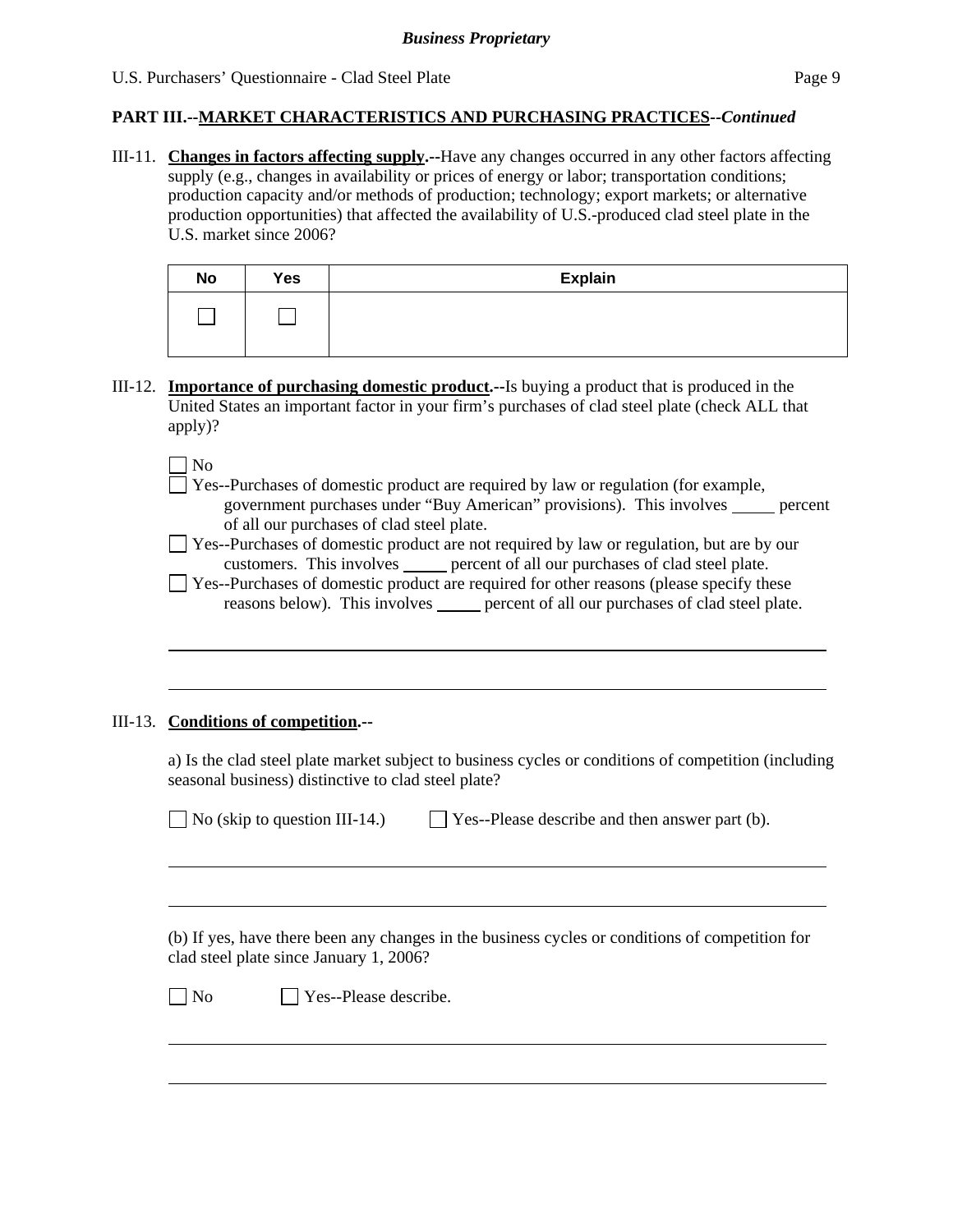III-14. **Decisions based on producer.--**Does your firm, and to the extent that you know, do your customers make purchasing decisions involving clad steel plate based on the producer of the clad steel plate you purchase?

|                   | <b>Always</b> | <b>Usually</b> | <b>Sometimes</b> | <b>Never</b> | If at least sometimes, discuss<br>how your firm/customers<br>determine the producer and why<br>this information is important |
|-------------------|---------------|----------------|------------------|--------------|------------------------------------------------------------------------------------------------------------------------------|
| Your firm         |               |                |                  |              |                                                                                                                              |
| Your<br>customers |               |                |                  |              |                                                                                                                              |

III-15. **Decisions based on country-of-origin.--**Does your firm, and to the extent that you know, do your customers make purchasing decisions involving clad steel plate based on the country of origin of the clad steel plate you purchase?

|                   | <b>Always</b> | <b>Usually</b> | <b>Sometimes</b> | <b>Never</b> | If at least sometimes, discuss<br>how your firm/customers<br>determine the source and why<br>this information is important |
|-------------------|---------------|----------------|------------------|--------------|----------------------------------------------------------------------------------------------------------------------------|
|                   |               |                |                  |              |                                                                                                                            |
| Your firm         |               |                |                  |              |                                                                                                                            |
| Your<br>customers |               |                |                  |              |                                                                                                                            |

#### III-16. **Purchasing frequency.--**

(a) How frequently do you make purchases (check one)?

| Daily | Weekly |  |  | Monthly   Quarterly   Annually   Other   If other, specify |
|-------|--------|--|--|------------------------------------------------------------|
|       |        |  |  |                                                            |

(b) Do you expect this purchasing pattern to change in the next two years?

 $\overline{a}$ 

No Yes--How and why do you expect these changes to occur?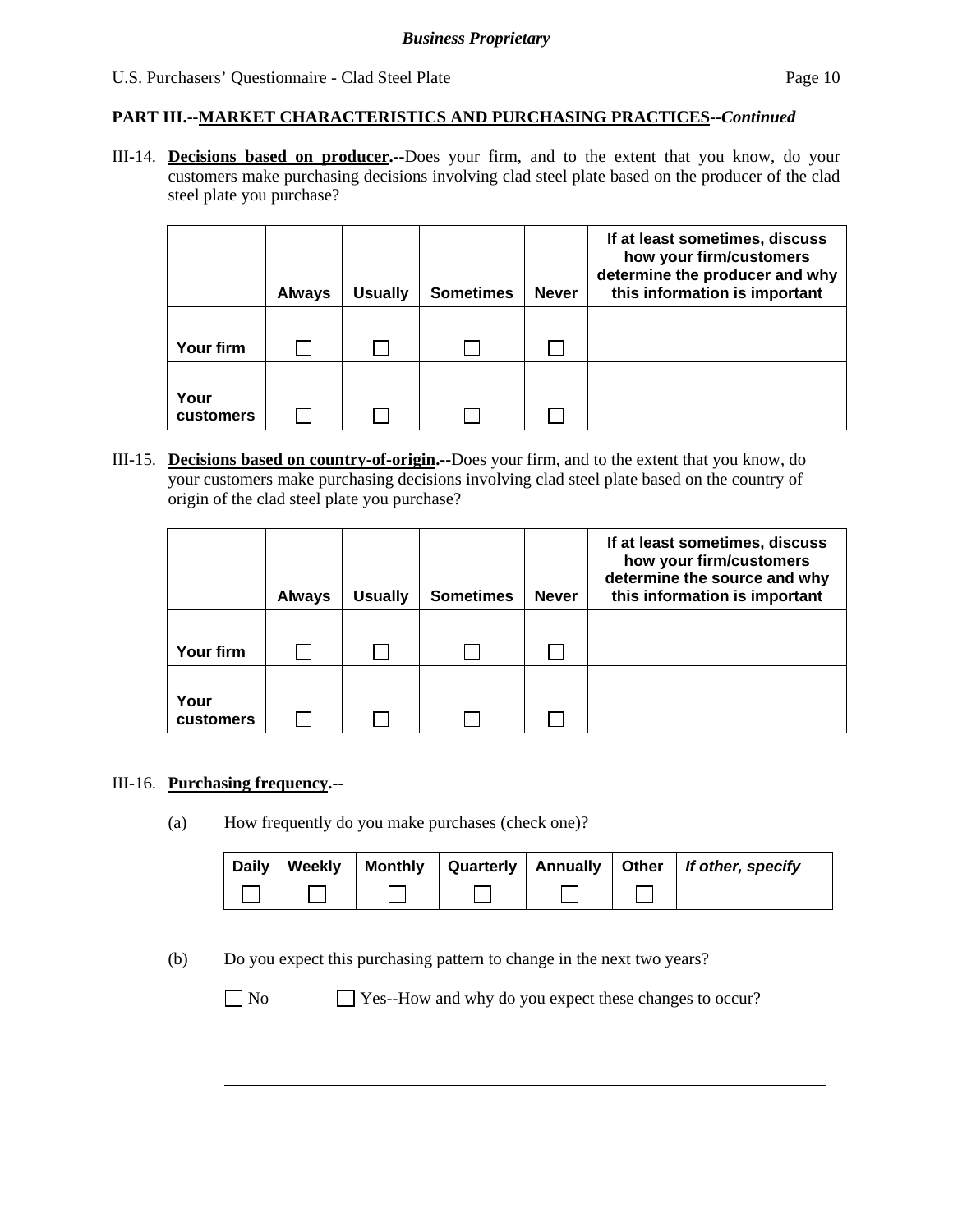|  | III-17. Change in suppliers.--Have you changed suppliers since 2006? |  |
|--|----------------------------------------------------------------------|--|
|--|----------------------------------------------------------------------|--|

 $\Box$  No  $\Box$  Yes--Please list the supplier(s), whether the firm was added or dropped, the reasons for the change, and how frequently you change suppliers.

#### III-18. **New suppliers.--**

 $\overline{a}$ 

| (a) | Are you aware of any new suppliers, either foreign or domestic, that have entered the |
|-----|---------------------------------------------------------------------------------------|
|     | market since 2006?                                                                    |

| $\Box$ No | $\Box$ Yes--Please identify the firms and indicate how you became aware of |
|-----------|----------------------------------------------------------------------------|
|           | them.                                                                      |

(b) Do you expect any new clad steel plate suppliers to enter the U.S. market?

| $\Box$ No | $\Box$ Yes--Please provide details. |  |
|-----------|-------------------------------------|--|

#### III-19. **Supplier qualification**

l

 $\overline{a}$ 

l

(a) Do you require your suppliers to be certified to ASTM or similar standard to sell clad steel plate to your firm?

| $\Box$ No<br>$\bigcap$ Yes-- | percent of value of purchases in 2011 | $\Box$ Yes--all purchases |
|------------------------------|---------------------------------------|---------------------------|
|------------------------------|---------------------------------------|---------------------------|

(b) Do you require your suppliers to be or to become certified or qualified (other than ASTM or similar standard) to sell clad steel plate to your firm?

 $\Box$  No  $\Box$  Yes-- percent of value of purchases in 2011  $\Box$  Yes--all purchases

 (c) Please provide a general description of the certification or qualification process. Briefly describe the factors that you consider when qualifying a new supplier (e.g., quality of product, reliability of supplier, etc.)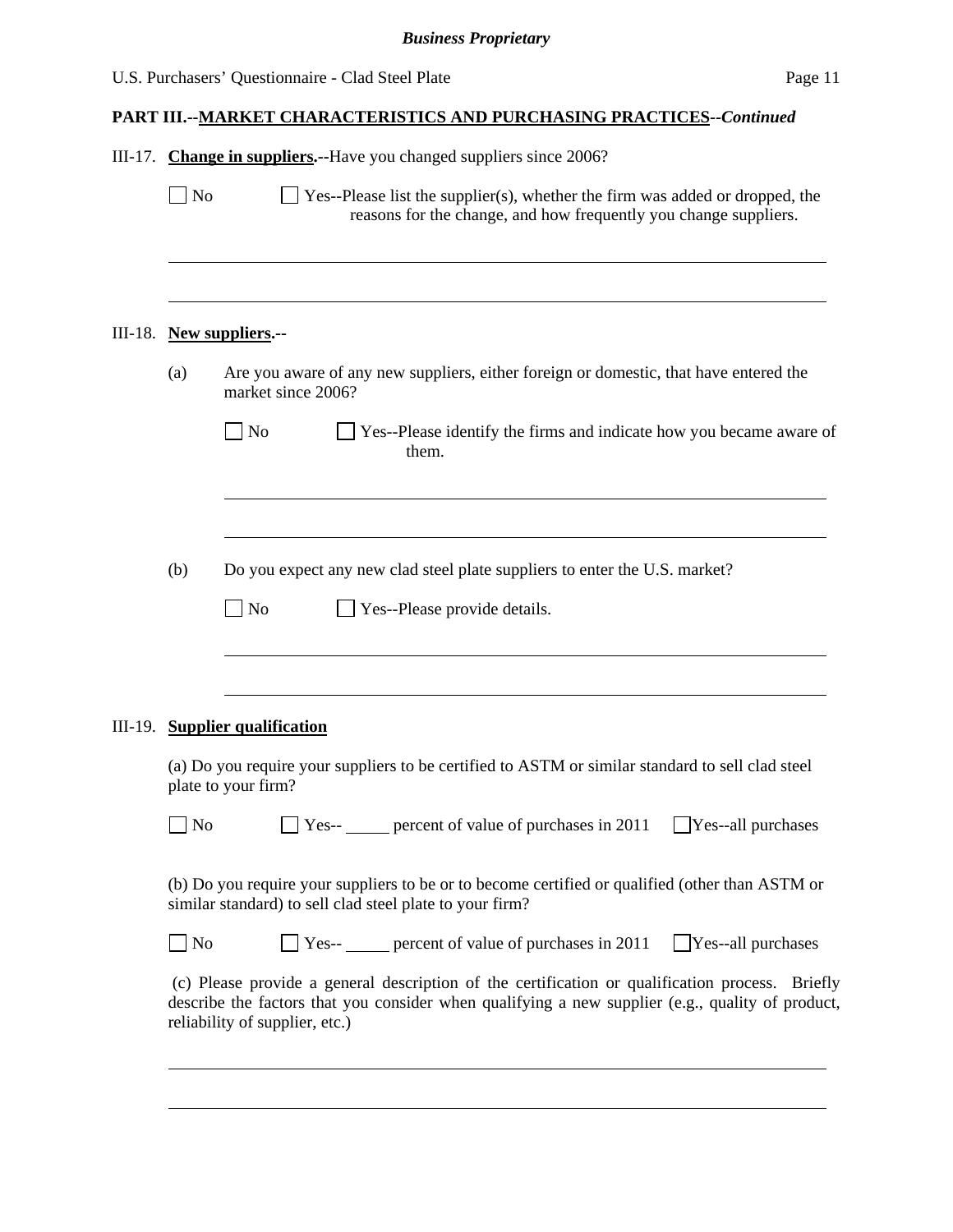l

#### **PART III.--MARKET CHARACTERISTICS AND PURCHASING PRACTICES***--Continued*

(d) How long does it take to qualify a new supplier? \_\_\_\_\_\_ days

- III-20. **Failure to certify.--**Since 2006, have any domestic or foreign producers failed in their attempts to certify or qualify their clad steel plate with your firm or have any producers lost their approved status?
	- No Yes--Please identify these firms, the countries where they are located, and the reasons why they failed the certification/qualification.
- III-21. **Purchasing factors.--**For the factors listed below, please rate each in terms of its importance in your purchase decision for clad steel plate.

|                                                                                                                 | <b>Very</b><br>important | Somewhat<br>important | <b>Not</b><br>important |
|-----------------------------------------------------------------------------------------------------------------|--------------------------|-----------------------|-------------------------|
|                                                                                                                 |                          |                       |                         |
|                                                                                                                 |                          |                       |                         |
|                                                                                                                 |                          |                       |                         |
|                                                                                                                 |                          |                       |                         |
| Extension of credit                                                                                             |                          |                       |                         |
|                                                                                                                 |                          |                       |                         |
| Minimum quantity requirements                                                                                   |                          |                       |                         |
|                                                                                                                 |                          |                       |                         |
| Product consistency                                                                                             |                          |                       |                         |
| Quality meets industry standards                                                                                |                          |                       |                         |
| Quality exceeds industry standards                                                                              |                          |                       |                         |
|                                                                                                                 |                          |                       |                         |
| Reliability of supply                                                                                           |                          |                       |                         |
| Technical support/service                                                                                       |                          |                       |                         |
| U.S. transportation costs                                                                                       |                          |                       |                         |
| Other (specify):                                                                                                |                          |                       |                         |
| the contract of the contract of the contract of the contract of the contract of the contract of the contract of |                          |                       |                         |
|                                                                                                                 |                          |                       |                         |
| .                                                                                                               |                          |                       |                         |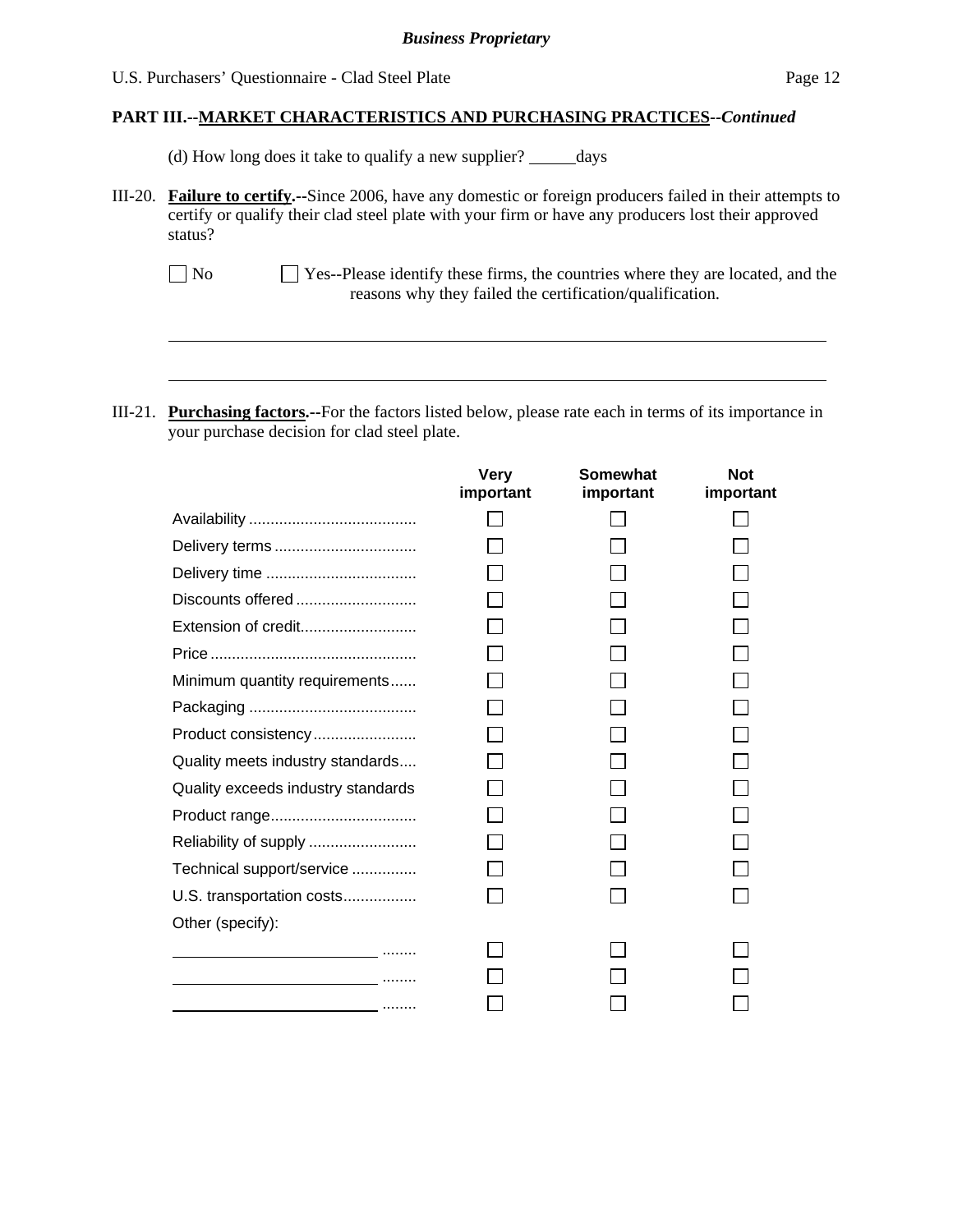l

l

#### **PART III.--MARKET CHARACTERISTICS AND PURCHASING PRACTICES***--Continued*

III-22. **Major purchasing factors.--**Please list, in order of their importance, the three major factors generally considered by your firm in deciding from whom to purchase clad steel plate for any one order (examples include availability, extension of credit, contracts, price, quality, range of supplier's product line, traditional supplier, etc.).

| l 1.          |                            |
|---------------|----------------------------|
| <sup>2.</sup> |                            |
| 3.            |                            |
|               | Other factors or comments: |

III-23. **Quality characteristics.--**What characteristics does your firm consider when determining the quality of clad steel plate?

III-24. **Frequency of decisions based on price.--**How often does your firm purchase the clad steel plate that is offered at the lowest price?

| <b>Always</b> | <b>Usually</b> | <b>Sometimes</b> | <b>Never</b> |  |  |
|---------------|----------------|------------------|--------------|--|--|
|               |                |                  |              |  |  |

III-25. **Price leaders.—** A price leader is defined as (1) one or more firms that initiate a price change, either upward or downward, that is followed by other firms, or (2) one or more firms that have a significant impact on prices. *A price leader is not necessarily the lowest priced supplier.* 

Please list the names of any firms you considered price leaders in the clad steel plate market since 2006. Describe how the firm(s) exhibited price leadership.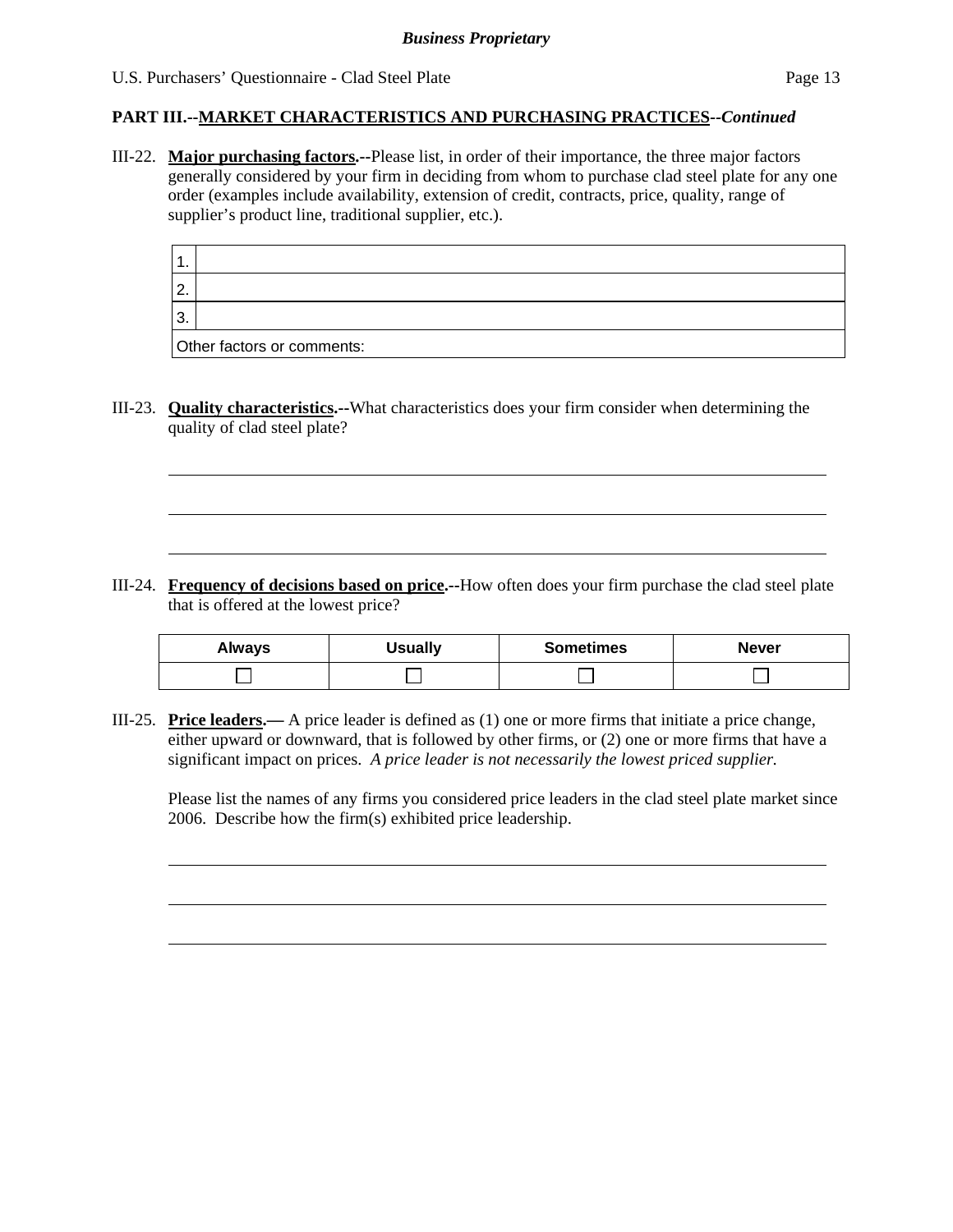#### III-26. **Changes in U.S. industry.--**

l

l

(a) Please identify and discuss any improvements/changes in the U.S. clad steel plate industry since 2006 and explain the factors, including the order(s) under review, that were responsible for each improvement/change.

(b) Please discuss any improvements/changes that you anticipate in the future in the U.S. clad steel plate industry. Identify the time period and causes for these improvements/changes.

III-27. **Effect of revocation.--**What do you think will be the likely effects of any revocation of the antidumping duty order for imports of clad steel plate from Japan? As appropriate, please discuss any potential effects of revocation of the antidumping duty order on (1) the future activities of your firm and (2) the U.S. market as a whole. Please note the future time period to which you are referring.

(1) Activities of your firm:

(2) Entire U.S. market: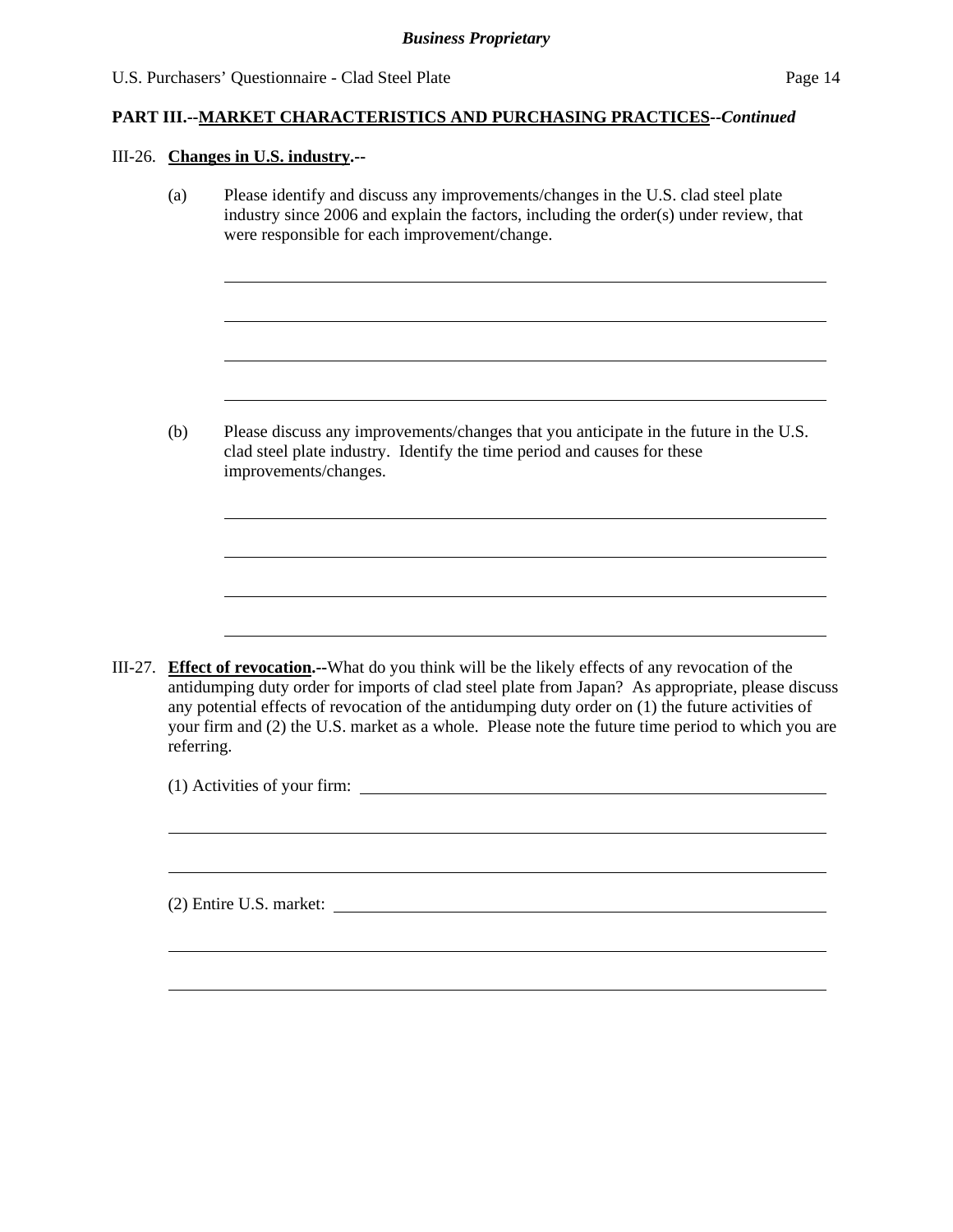#### **PART IV.--PRODUCT COMPARISIONS**

IV-1. **Country knowledge.--**Please indicate the countries of origin for clad steel plate for which your firm has actual marketing/pricing knowledge.

**T** United States

 $\Box$  Japan

| Other countries (specify |  |
|--------------------------|--|
|--------------------------|--|

IV-2. **Interchangeability by country-pair.--**Is clad steel plate produced in the United States and in other countries interchangeable (i.e., can they physically be used in the same applications)?

Please indicate A, F, S, N, or 0 in the table below:

A = the products from a specified country-pair are *always* interchangeable

 $F =$  the products are *frequently* interchangeable

S = the products are *sometimes* interchangeable

- $N =$  the products are *never* interchangeable
- $0 = no$  *familiarity* with products from a specified country-pair

| Country-pair         | Japan                                                                  | Other countries                                                                             |
|----------------------|------------------------------------------------------------------------|---------------------------------------------------------------------------------------------|
| <b>United States</b> |                                                                        |                                                                                             |
| Japan                |                                                                        |                                                                                             |
|                      | please explain the factors that limit or preclude interchangeable use: | For any country-pair producing clad steel plate that is sometimes or never interchangeable, |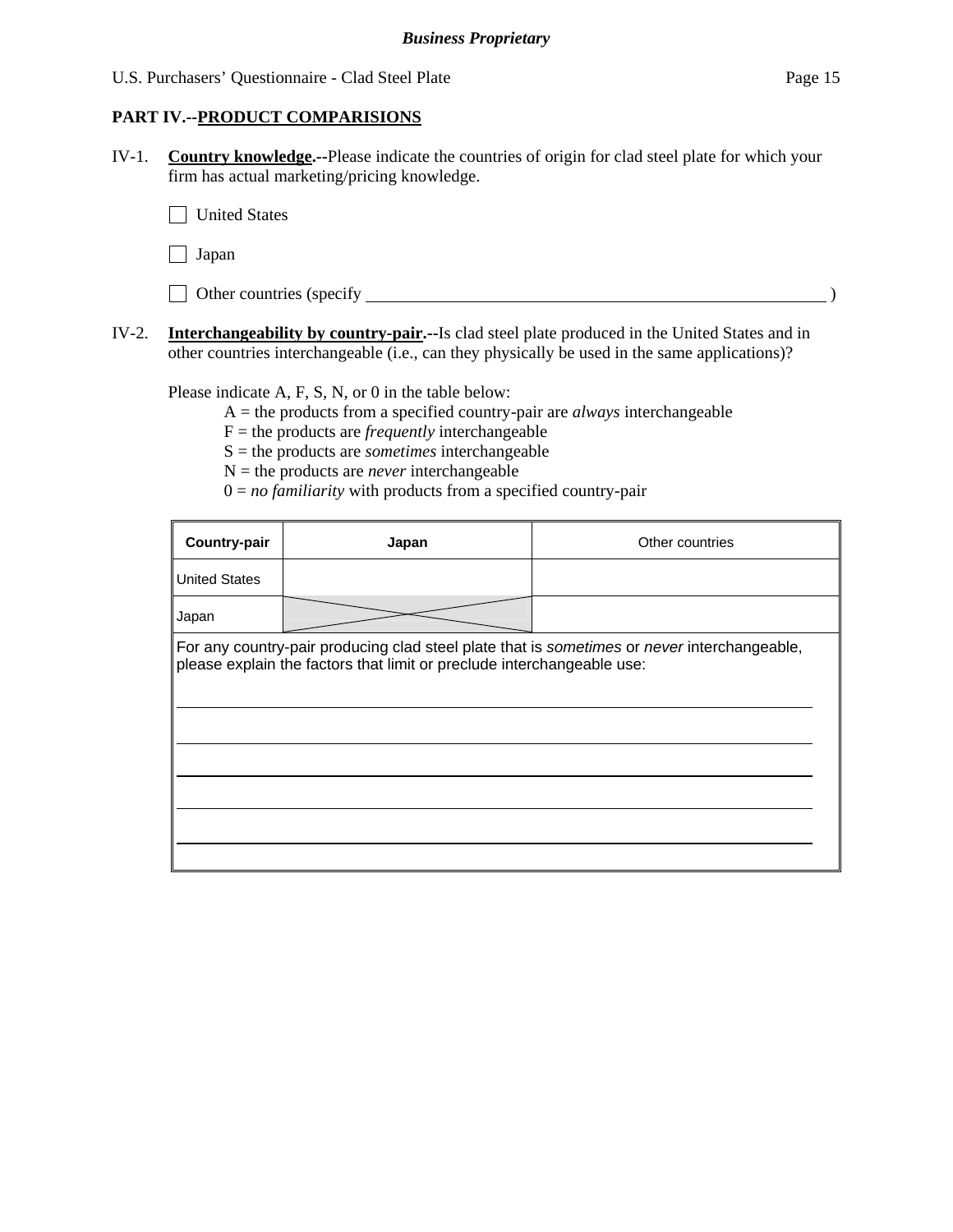#### **PART IV.--PRODUCT COMPARISIONS***--Continued*

IV-3. **Factors other than price.--**Are differences other than price (i.e., quality, availability, transportation network, product range, technical support, etc*.*) between clad steel plate produced in the United States and in other countries a significant factor in your firm's purchases of the products?

Please indicate A, F, S, N, or 0 in the table below:

- A = such differences are *always* significant
- F = such differences are *frequently* significant
- S = such differences are *sometimes* significant
- N = such differences are *never* significant
- $0 = no$  *familiarity* with products from a specified country-pair

| <b>Country-pair</b>  | Japan                                                 | Other countries                                                                                                                                                                                 |
|----------------------|-------------------------------------------------------|-------------------------------------------------------------------------------------------------------------------------------------------------------------------------------------------------|
| <b>United States</b> |                                                       |                                                                                                                                                                                                 |
| Japan                |                                                       |                                                                                                                                                                                                 |
|                      | advantages or disadvantages imparted by such factors: | For any country-pair for which factors other than price always or frequently are a significant<br>factor in your firm's purchases of clad steel plate, identify the country-pair and report the |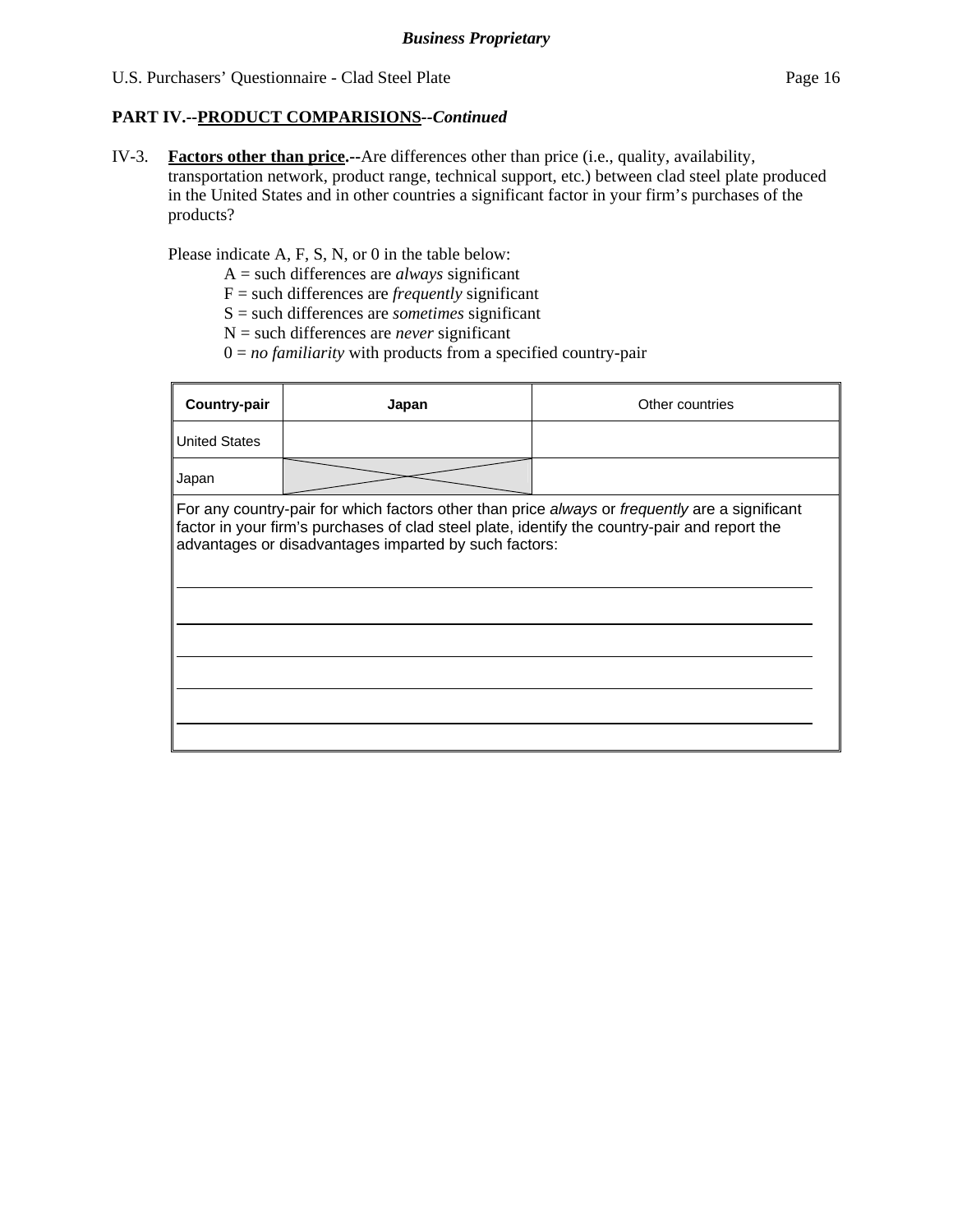## *Business Proprietary*

U.S. Purchasers' Questionnaire - Clad Steel Plate Page 17

## **PART IV.--PRODUCT COMPARISIONS***--Continued*

| $IV-4.$ | <b>Availability of merchandise.</b> --Are certain grades/types/sizes of clad steel plate available from<br>only a single source (domestic or foreign, including both subject and nonsubject countries)? |                                                                                                                                                                                                                                                                                                                                                                                                                                                                                                   |  |  |  |
|---------|---------------------------------------------------------------------------------------------------------------------------------------------------------------------------------------------------------|---------------------------------------------------------------------------------------------------------------------------------------------------------------------------------------------------------------------------------------------------------------------------------------------------------------------------------------------------------------------------------------------------------------------------------------------------------------------------------------------------|--|--|--|
|         | N <sub>0</sub>                                                                                                                                                                                          | $\Box$ Yes--Please identify the source and the grade/type/size.                                                                                                                                                                                                                                                                                                                                                                                                                                   |  |  |  |
|         |                                                                                                                                                                                                         |                                                                                                                                                                                                                                                                                                                                                                                                                                                                                                   |  |  |  |
|         |                                                                                                                                                                                                         |                                                                                                                                                                                                                                                                                                                                                                                                                                                                                                   |  |  |  |
| $IV-5.$ |                                                                                                                                                                                                         | <b>Choice of product not based on price.--If you purchased clad steel plate from one source</b><br>although a comparable product was available from another source at a lower price, please explain<br>your reasons for doing so (please specify by country, including the United States and both subject<br>and nonsubject foreign countries). Possibilities might include transaction characteristics such as<br>length of time to fill orders, minimum order size, reliability of supply, etc. |  |  |  |
|         |                                                                                                                                                                                                         |                                                                                                                                                                                                                                                                                                                                                                                                                                                                                                   |  |  |  |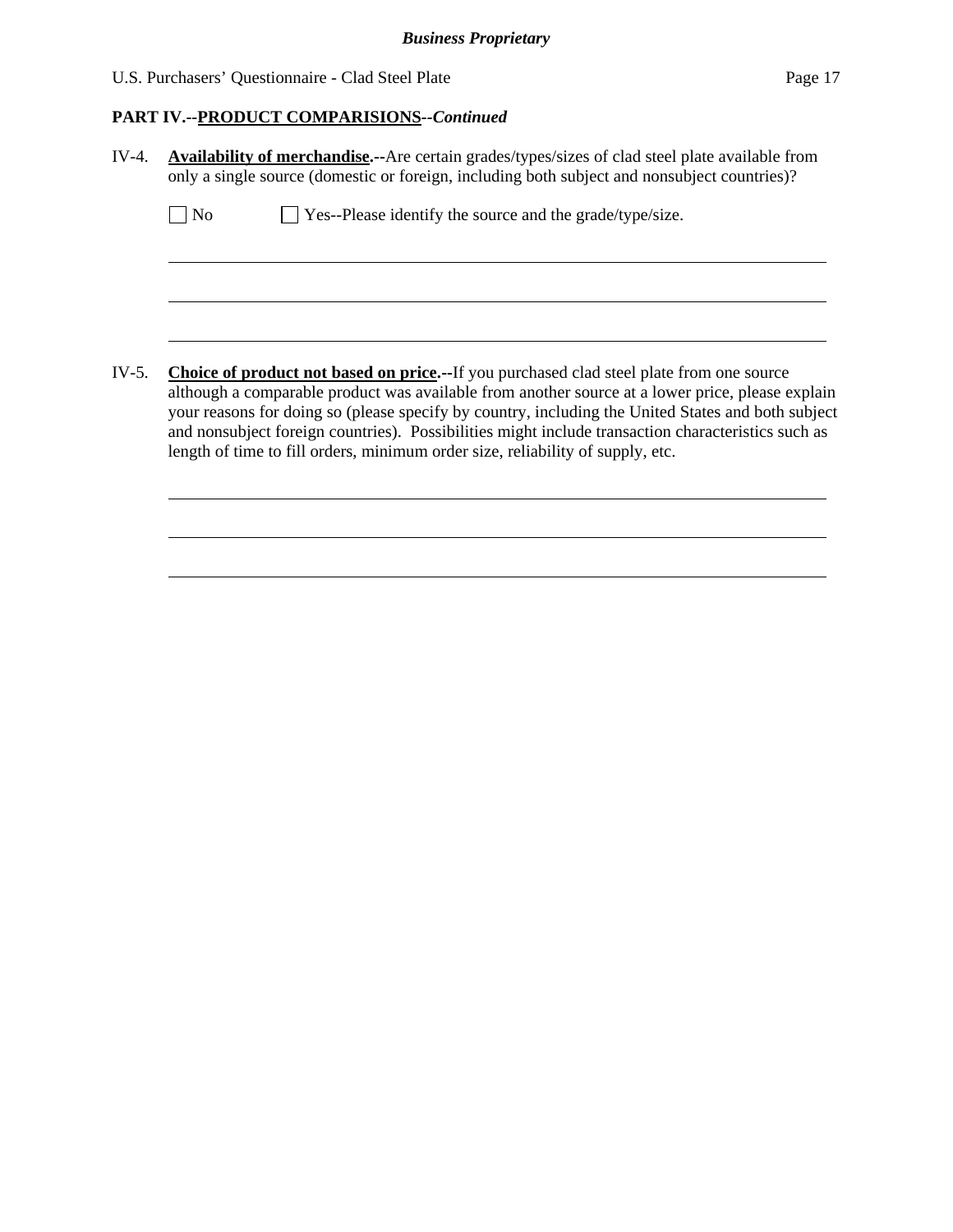#### **PART IV.--PRODUCT COMPARISIONS***--Continued*

IV-6. **Factor country comparisons.--**For the factors listed below, please rate how clad steel plate produced in each country you identified in your response to the first question in Part IV compares with clad steel plate produced in each of the other countries you identified (including the United States and both subject and nonsubject foreign countries).

|                                        | <b>Product from</b><br><b>United States</b><br>compared to<br>product from<br><b>Japan</b> |            | <b>Product from</b><br><b>United States</b><br>compared to<br>product from |                             |            | <b>Product from</b><br>Japan<br>compared to<br>product from |                             |                   |          |
|----------------------------------------|--------------------------------------------------------------------------------------------|------------|----------------------------------------------------------------------------|-----------------------------|------------|-------------------------------------------------------------|-----------------------------|-------------------|----------|
|                                        | Superior                                                                                   | Comparable | Inferior                                                                   | Superior                    | Comparable | Inferior                                                    | Superior                    | Comparable        | Inferior |
|                                        |                                                                                            |            |                                                                            |                             |            |                                                             |                             |                   |          |
|                                        |                                                                                            |            |                                                                            |                             |            | $\Box$                                                      |                             |                   |          |
|                                        |                                                                                            | $\Box$     |                                                                            | $\Box$                      |            | $\mathcal{L}_{\mathcal{A}}$                                 |                             |                   |          |
|                                        |                                                                                            | $\Box$     |                                                                            | $\Box$                      |            | $\Box$                                                      |                             | $\Box$            |          |
|                                        |                                                                                            | $\Box$     |                                                                            | $\Box$                      |            | $\Box$                                                      |                             | $\Box$            |          |
|                                        |                                                                                            | $\Box$     | $\vert \ \ \vert$                                                          | $\Box$                      |            | $\Box$                                                      |                             | $\Box$            |          |
| Minimum quantity requirements          | $\mathsf{L}$                                                                               | $\Box$     | $\Box$                                                                     | $\Box$                      |            | $\Box$                                                      |                             | $\Box$            |          |
|                                        |                                                                                            | $\Box$     |                                                                            | $\Box$                      |            | $\mathbb{R}^n$                                              |                             | $\vert \ \ \vert$ |          |
| Product consistency                    |                                                                                            | $\Box$     |                                                                            | $\mathcal{L}_{\mathcal{A}}$ |            | $\overline{\phantom{0}}$                                    |                             | T.                |          |
| Quality meets industry standards       | $\mathsf{L}$                                                                               | $\Box$     | $\mathbf{I}$                                                               | П                           |            | $\Box$                                                      | $\mathcal{L}_{\mathcal{A}}$ | П                 |          |
| Quality exceeds industry standards     |                                                                                            | П          |                                                                            | $\Box$                      |            | $\Box$                                                      |                             | $\Box$            |          |
|                                        |                                                                                            | $\Box$     |                                                                            | П                           |            | $\Box$                                                      |                             | $\Box$            |          |
|                                        |                                                                                            | $\Box$     |                                                                            | П                           |            | $\Box$                                                      |                             | $\Box$            |          |
| Technical support/service              |                                                                                            | $\Box$     |                                                                            |                             |            | $\Box$                                                      |                             | $\Box$            |          |
| U.S. transportation costs <sup>1</sup> | $\Box$                                                                                     | П          | $\Box$                                                                     | П                           | $\Box$     | $\Box$                                                      | $\Box$                      | П                 |          |
| Other (specify):                       |                                                                                            |            |                                                                            |                             |            |                                                             |                             |                   |          |
|                                        |                                                                                            |            |                                                                            |                             |            |                                                             |                             |                   |          |
|                                        |                                                                                            |            |                                                                            |                             |            |                                                             |                             |                   |          |
|                                        |                                                                                            |            |                                                                            |                             |            |                                                             |                             |                   |          |

<sup>1</sup> A rating of superior on price and U.S. transportation costs indicates that the first country generally has lower prices/U.S. transportation costs than the second country.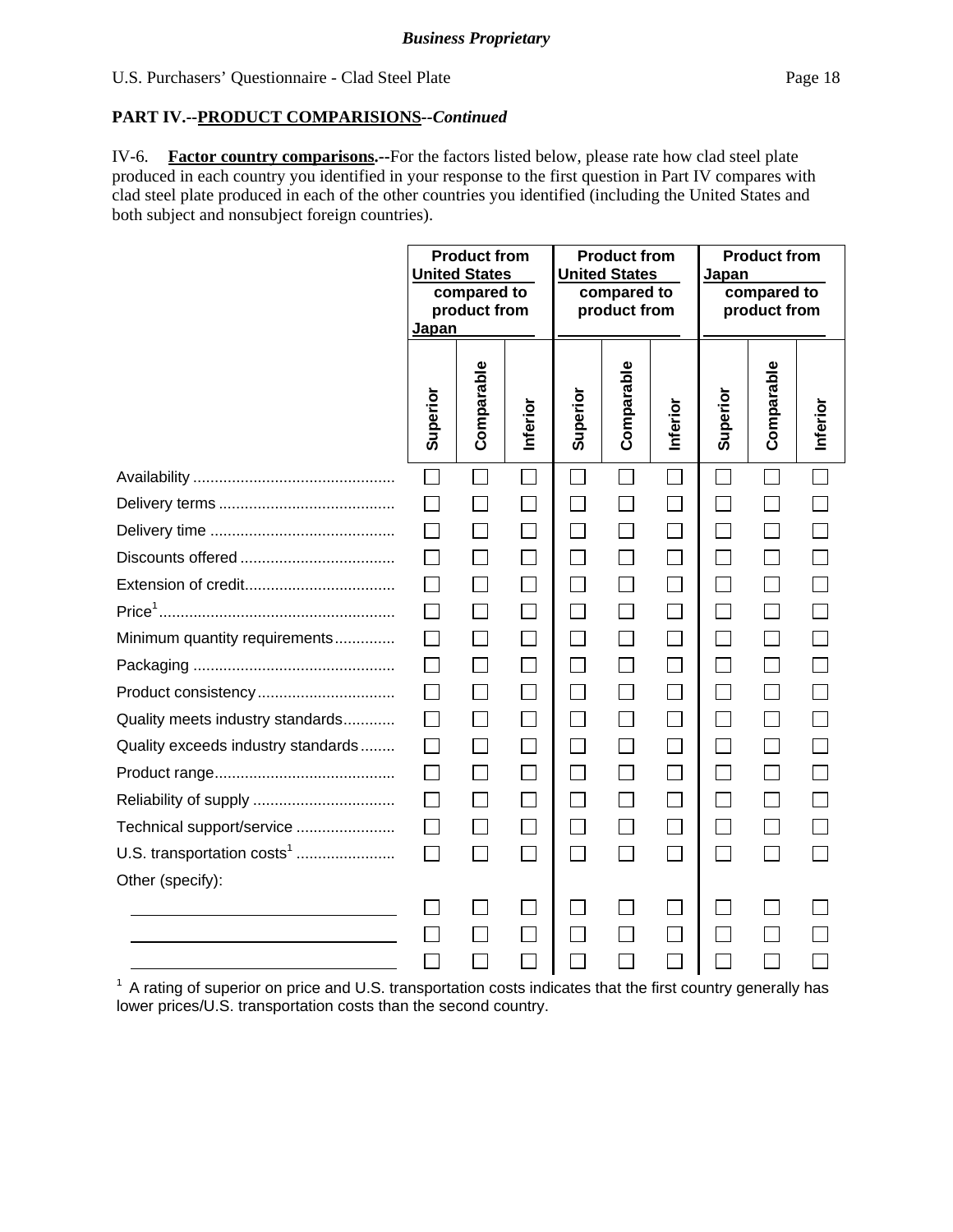## *Business Proprietary*

## **PART IV.--PRODUCT COMPARISIONS***--Continued*

## IV-6. *Continued.*

|                                                                                                                |                             | <b>Product from</b> |                             |                             | <b>Product from</b> |                             |          | <b>Product from</b> |          |
|----------------------------------------------------------------------------------------------------------------|-----------------------------|---------------------|-----------------------------|-----------------------------|---------------------|-----------------------------|----------|---------------------|----------|
|                                                                                                                | compared to<br>product from |                     |                             | compared to<br>product from |                     | compared to<br>product from |          |                     |          |
|                                                                                                                | Superior                    | Comparable          | Inferior                    | Superior                    | Comparable          | Inferior                    | Superior | Comparable          | Inferior |
|                                                                                                                | П                           |                     |                             |                             |                     |                             |          |                     |          |
|                                                                                                                |                             |                     |                             |                             |                     |                             |          |                     |          |
|                                                                                                                |                             | $\mathsf{L}$        |                             | $\mathcal{L}$               |                     |                             |          |                     |          |
|                                                                                                                |                             | $\Box$              | $\mathcal{L}_{\mathcal{A}}$ | $\Box$                      |                     |                             |          |                     |          |
|                                                                                                                | $\mathsf{L}$                | $\Box$              |                             | $\Box$                      |                     |                             |          |                     |          |
|                                                                                                                |                             |                     |                             |                             |                     |                             |          |                     |          |
| Minimum quantity requirements                                                                                  | $\mathsf{L}$                | $\Box$              | $\vert \ \ \vert$           | $\vert \ \ \vert$           |                     |                             |          |                     |          |
|                                                                                                                | $\perp$                     | $\Box$              | $\vert \ \ \vert$           | $\Box$                      | $\Box$              | $\mathsf{L}$                |          |                     |          |
| Product consistency                                                                                            |                             | П                   | $\mathcal{L}_{\mathcal{A}}$ | $\Box$                      |                     |                             |          |                     |          |
| Quality meets industry standards                                                                               | $\mathsf{L}$                | $\Box$              | $\mathsf{L}$                | $\Box$                      |                     |                             |          |                     |          |
| Quality exceeds industry standards                                                                             |                             |                     |                             | $\mathbf{L}$                |                     |                             |          |                     |          |
|                                                                                                                | $\Box$                      | $\Box$              | $\overline{\phantom{0}}$    | П                           |                     |                             |          |                     |          |
|                                                                                                                | $\mathsf{L}$                | $\Box$              | $\mathsf{L}$                | $\overline{\phantom{a}}$    |                     |                             |          |                     |          |
| Technical support/service                                                                                      |                             |                     |                             | $\sim$                      |                     |                             |          |                     |          |
| U.S. transportation costs <sup>1</sup>                                                                         | $\Box$                      | $\Box$              | $\blacksquare$              | $\Box$                      |                     |                             |          |                     |          |
| Other (specify):                                                                                               |                             |                     |                             |                             |                     |                             |          |                     |          |
|                                                                                                                |                             |                     |                             |                             |                     |                             |          |                     |          |
|                                                                                                                |                             |                     |                             |                             |                     |                             |          |                     |          |
|                                                                                                                |                             |                     |                             |                             |                     |                             |          |                     |          |
| $1$ A rating of superior on price and U.S. transportation costs indicates that the first country generally has |                             |                     |                             |                             |                     |                             |          |                     |          |

lower prices/U.S. transportation costs than the second country.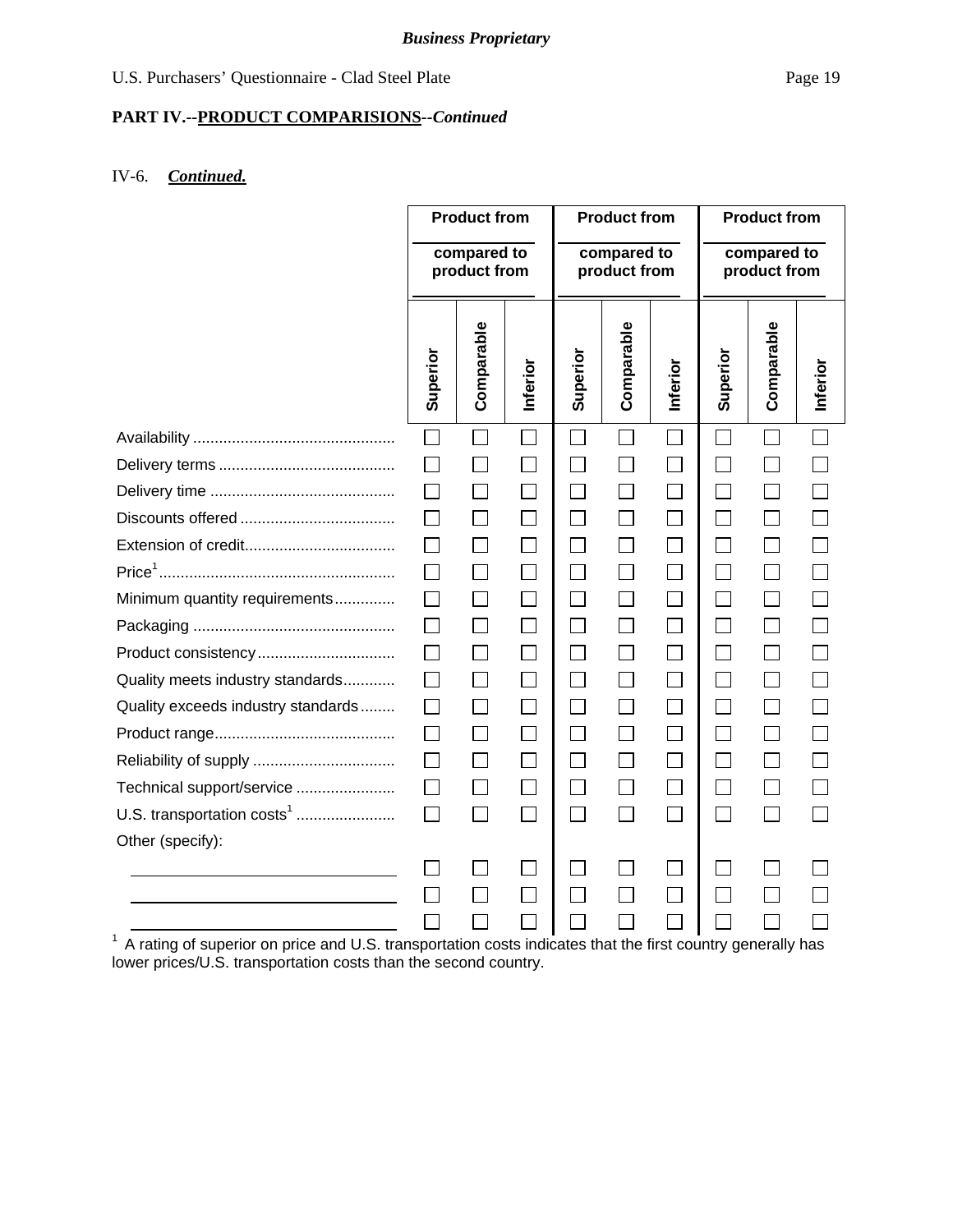#### **PART IV.--PRODUCT COMPARISIONS***--Continued*

IV-7. **Minimum quality.--**How often does clad steel plate from the following countries meet minimum quality specifications for your uses or your customers' uses?

| <b>Source</b>        | <b>Always</b> | <b>Usually</b> | <b>Sometimes</b> | <b>Rarely or</b><br>never | Don't<br>know |
|----------------------|---------------|----------------|------------------|---------------------------|---------------|
| <b>United States</b> |               |                |                  |                           |               |
| Japan                |               |                |                  |                           |               |
| Other                |               |                |                  |                           |               |
| Other                |               |                |                  |                           |               |
| Other                |               |                |                  |                           |               |

#### IV-8. **Change in price.--**

(a) Since 2006, has there been a change in the price of clad steel plate? If so, has the price of U.S.-produced clad steel plate changed more or less than the price of imported clad steel plate from Japan?

No change in price

Prices have changed by the same amount

- Price of U.S.-produced clad steel plate has changed relative to the price of clad steel plate from Japan**.**
- (b) If the price of U.S.-produced clad steel plate has changed relative to the price of clad steel plate from Japan**,** the price of U.S.-produced clad steel plate is now relatively

Higher Lower – than those from Japan**.**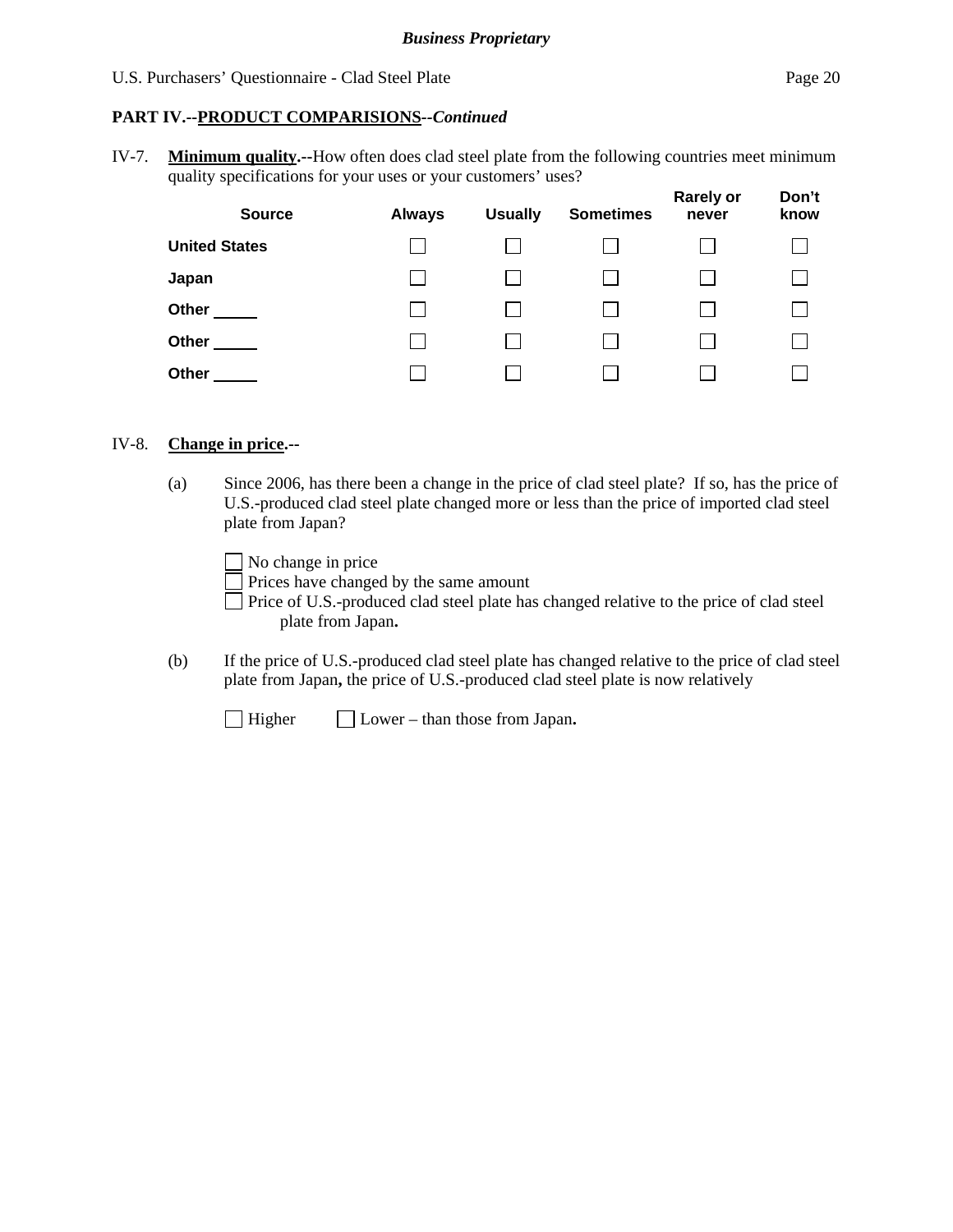#### **PART V.--BID PROCESS**

l

#### **The following questions should be answered by clad steel plate end users only.**

V-1. **Bid exclusions.--**Since January 1, 2006, have you excluded one or more firms from bidding (e.g., not being willing to consider a bid submitted by a supplier, or asking a firm not to bid) on your purchases of clad steel plate? If so, list the suppliers whose bids were excluded and why were these bid(s) not considered.

 $\Box$  No

 $\Box$  Yes--List the suppliers whose bids were excluded and why these bid(s) were not considered.

| <b>Suppliers</b> | <b>Reasons</b> |
|------------------|----------------|
|                  |                |
|                  |                |
|                  |                |

V-2. **Bid competition.--**How often do you request a bid from only one clad steel plated supplier? If you ask for bids from only one suppler please explain why.

| Always | <b>Usually</b> | <b>Sometimes</b> | Rarely | <b>Never</b> |
|--------|----------------|------------------|--------|--------------|
|        |                |                  |        |              |

V-3. **Number of suppliers contacted.**—(a) How many suppliers of clad steel plate do you generally contact before you have a contract to produce vessels? \_\_\_\_\_\_ to \_\_\_\_\_\_ firms

 (b) How many clad steel plate suppliers do you contact once you have a contract?  $\frac{1}{\sqrt{1-\frac{1}{\sqrt{1-\frac{1}{\sqrt{1-\frac{1}{\sqrt{1-\frac{1}{\sqrt{1-\frac{1}{\sqrt{1-\frac{1}{\sqrt{1-\frac{1}{\sqrt{1-\frac{1}{\sqrt{1-\frac{1}{\sqrt{1-\frac{1}{\sqrt{1-\frac{1}{\sqrt{1-\frac{1}{\sqrt{1-\frac{1}{\sqrt{1-\frac{1}{\sqrt{1-\frac{1}{\sqrt{1-\frac{1}{\sqrt{1-\frac{1}{\sqrt{1-\frac{1}{\sqrt{1-\frac{1}{\sqrt{1-\frac{1}{\sqrt{1-\frac{1}{\sqrt{1-\frac{1}{\sqrt{1-\frac{1}{\sqrt{1-\frac{1$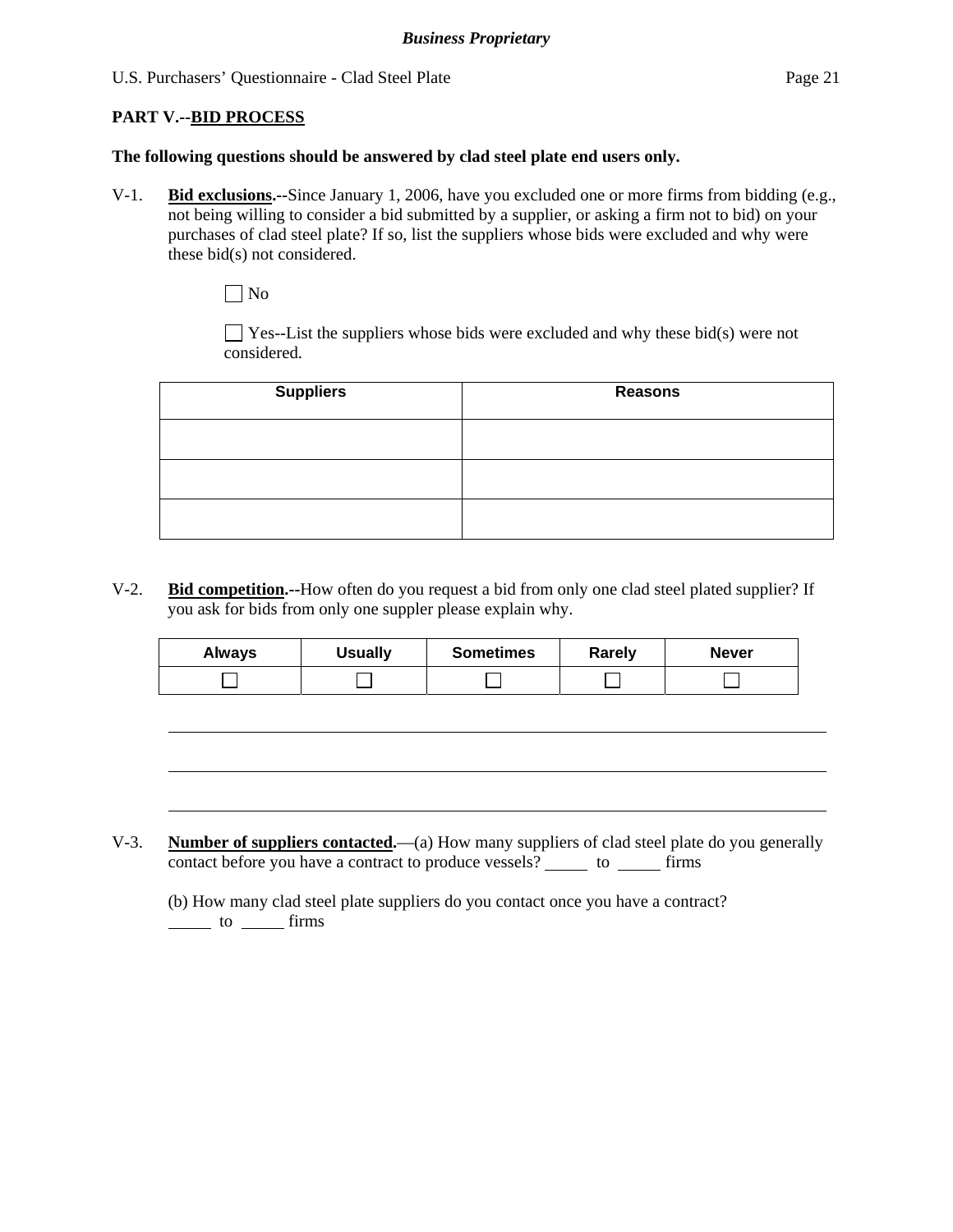# **PART V.--BID PROCESS***--Continued*

**Please answer the following questions for the bidding process that occurs before you have a contract to build a vessel.** 

V-4. **Number of projects.--**On how many projects did you bid in each year, 2006 through 2012?

|                            | 2006 | 2007 | 2008 | 2009 | 2010 | 2011 | 2012 |
|----------------------------|------|------|------|------|------|------|------|
| Number of projects bid on: |      |      |      |      |      |      |      |

V-5. **Frequency projects have import competition.--**How frequently do your bids for projects face competition from vessel producers based in other countries?

| <b>Always</b> | <b>Usually</b> | <b>Sometimes</b> | Rarely | <b>Never</b> | Don't know |
|---------------|----------------|------------------|--------|--------------|------------|
|               |                |                  |        |              |            |

V-6. **Bid specifications.--**Do you provide clad steel plate suppliers with complete detailed specifications for the clad steel plate you are going to use in each project before you have a contract to build a vessel?

 $\neg$  No  $\neg$  Yes

l

V-7. **Frequency of rebidding .--**How frequently do you ask clad plate suppliers to rebid before you have a contract to build a vessel?

| <b>Always</b> | <b>Usually</b> | <b>Sometimes</b> | Rarely | <b>Never</b> |
|---------------|----------------|------------------|--------|--------------|
|               |                |                  |        |              |

V-8. **Reasons for rebidding .--**Please provide the reasons for requesting rebids.